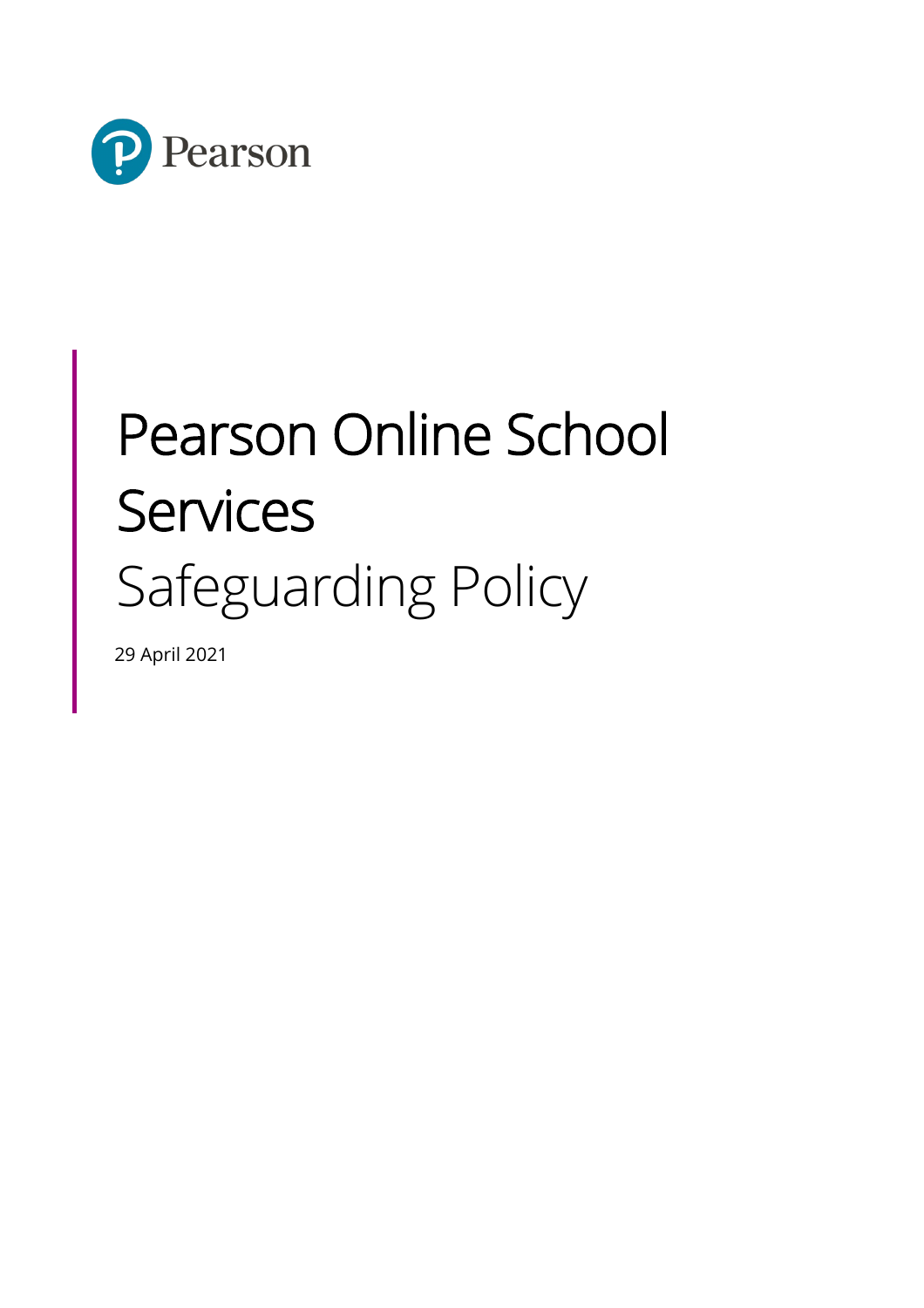### Contents

|  | How we will help keep children, young people and vulnerable adults safe 6 |  |
|--|---------------------------------------------------------------------------|--|
|  |                                                                           |  |
|  |                                                                           |  |
|  |                                                                           |  |
|  |                                                                           |  |
|  |                                                                           |  |
|  |                                                                           |  |
|  |                                                                           |  |
|  |                                                                           |  |
|  |                                                                           |  |
|  |                                                                           |  |
|  |                                                                           |  |
|  |                                                                           |  |
|  |                                                                           |  |
|  |                                                                           |  |
|  |                                                                           |  |
|  |                                                                           |  |
|  |                                                                           |  |
|  |                                                                           |  |
|  |                                                                           |  |
|  |                                                                           |  |
|  |                                                                           |  |
|  |                                                                           |  |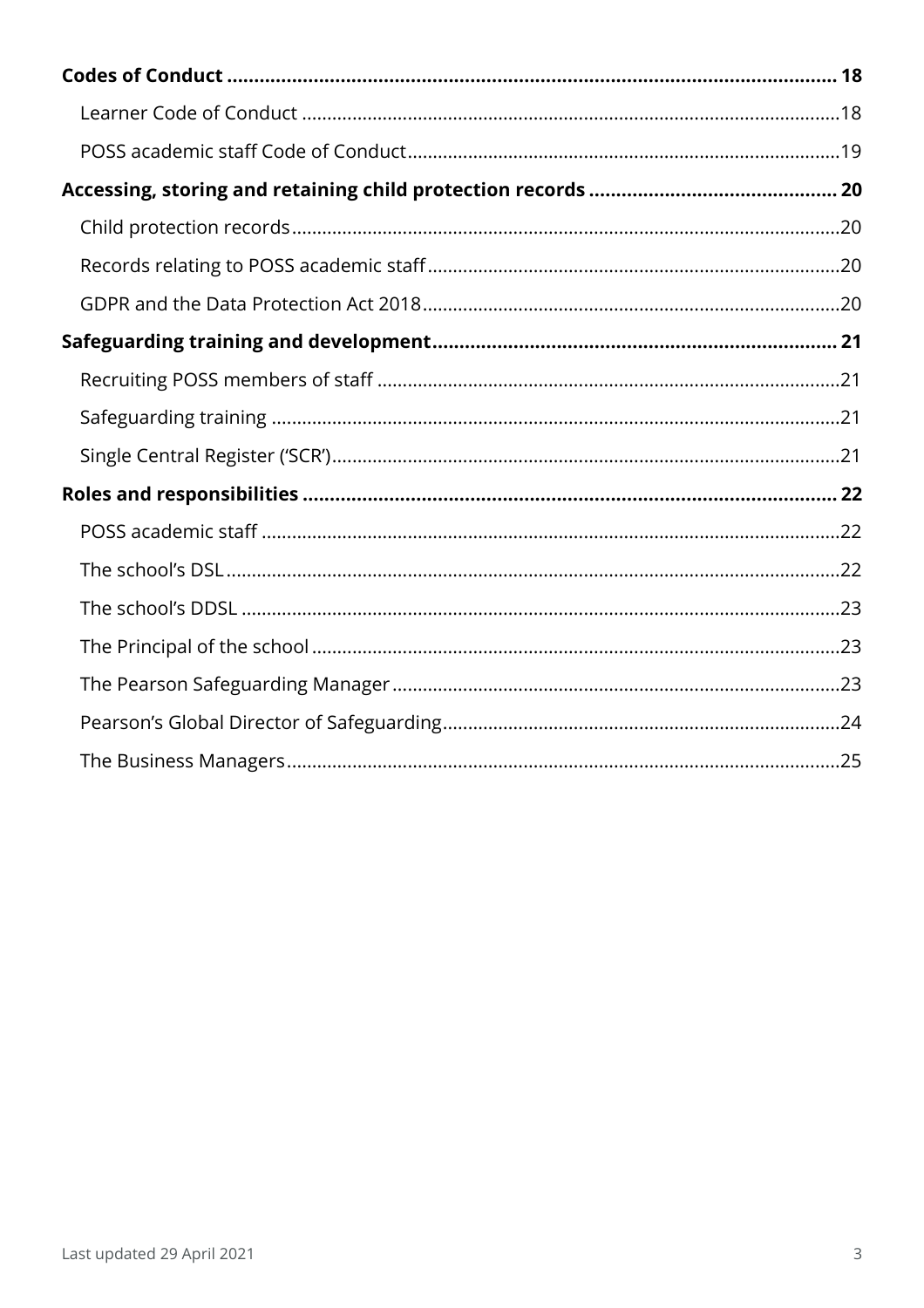<span id="page-3-0"></span>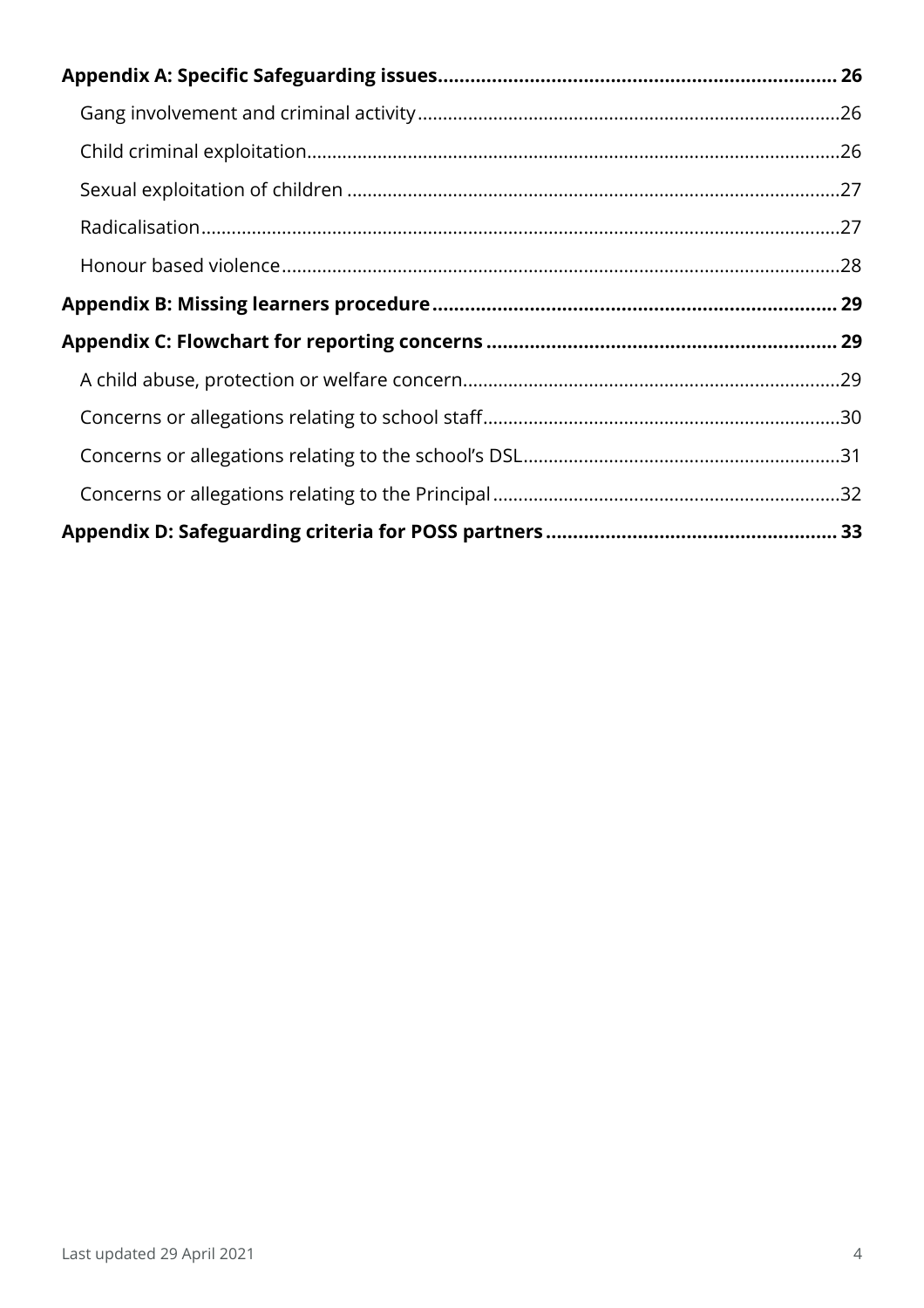### Policy Statement

### <span id="page-4-0"></span>**Purpose and scope of policy**

Pearson puts the learner at the centre of all that we do. We are committed to providing a safe and secure online environment for all our learners, employees, apprentices and stakeholders, particularly those that are under 18 or in some other way vulnerable.

Our primary consideration is to ensure that no learner is at risk of abuse or is harmed. We aim to protect children, young people and vulnerable adults who are engaging with our instruction whether online or face to face with the overarching principles that guide our approach to child protection.

In most instances, Pearson Online School Services ('POSS') will be providing teaching and learning delivered online to learners in a partner's school. As such, POSS staff will work closely with the partner on all matters regarding safeguarding and the welfare of the learners. The links with the partner's Designated Lead for Safeguarding ('DSL') and Deputy Designated Safeguarding Leads ('DDSLs') will be particularly important and this is reflected in this Policy.

Except where stated, it is assumed throughout this policy that the DSL is an employee of the POSS partner school.

Where POSS delivers a substantive amount of the teaching at the school, members of the POSS academic staff may hold the posts of DSL and/ or DDSL. Such assignment of duties will be explicitly confirmed before teaching begins at each partner school, by consultation between the Business Managers of POSS and the partner.

### <span id="page-4-1"></span>**Legal framework and related policies and procedures**

POSS's approach to safeguarding, and thus this policy, is based upon, and informed by, recognised best practice in the UK and the UK regulatory framework and statutory guidance regarding safeguarding. As such, the UK Department for Education's statutory guidance, Keeping [Children Safe in Education](https://www.gov.uk/government/publications/keeping-children-safe-in-education--2) ('KCSIE'), is at the heart of this policy.

This policy is complementary to several of Pearson's existing policies and practices which are mentioned below. In general, where any reference is made to the physical world in these documents, this will apply in the same way in the online world, or as near to it as is reasonably foreseeable and possible.

- Code of Conduct
- **Health and Safety**
- **Social media guidelines**
- Online safety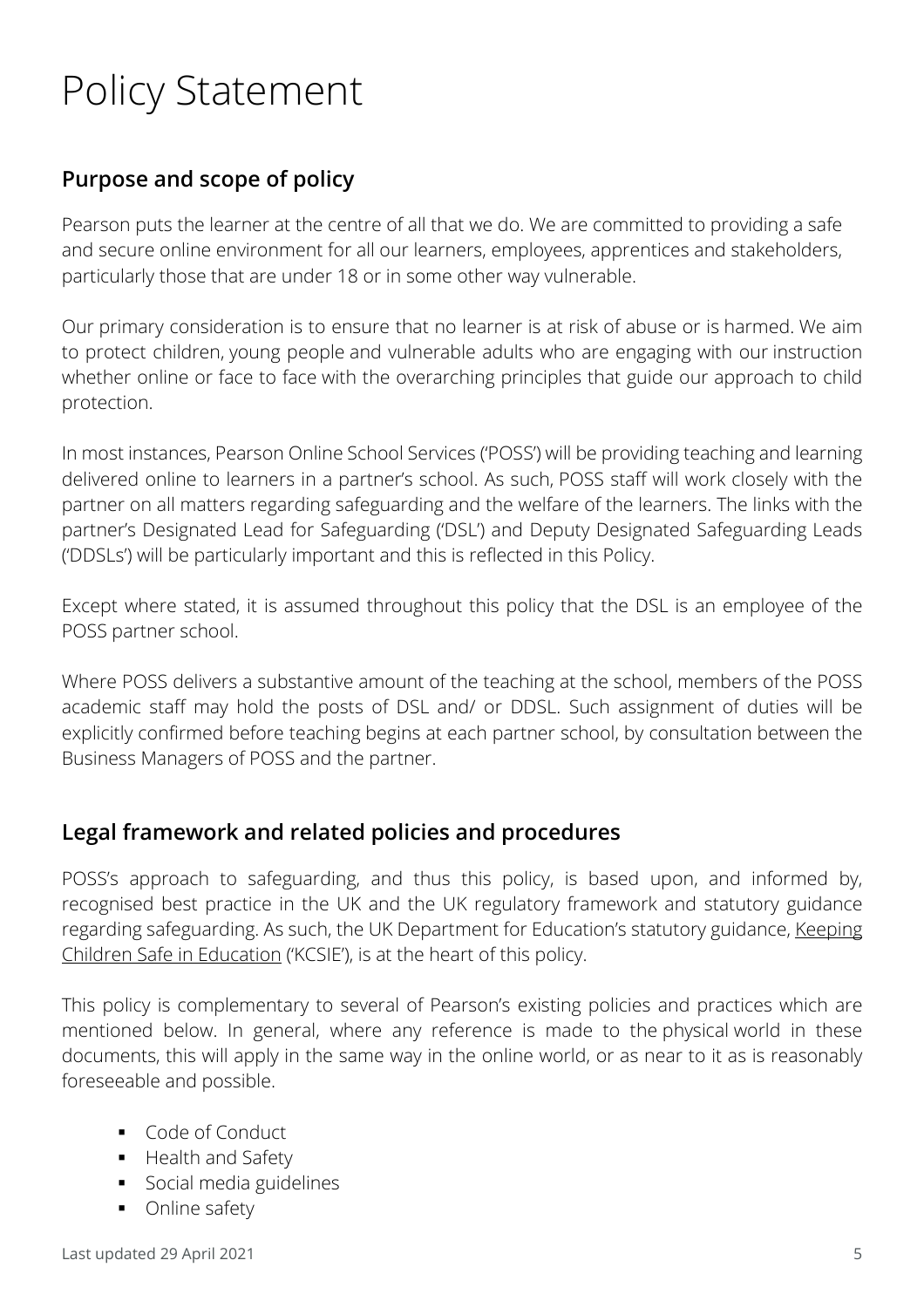- Global Information Security
- **Recruitment, Selection and Disclosure.**

### <span id="page-5-0"></span>**Our beliefs**

We aim for all learners to have the same opportunity to use and engage with our materials and therefore all learners should have equality of protection when doing so. This is regardless of their gender, ability, race, sexuality, ethnicity, circumstances or age. Vulnerable children and adults require particular attention in order to optimise their safety needs and promote their access to important opportunities.

Our objective is to do all that we can to ensure that learners are not at risk of abuse while receiving a service from us, whether this is from Pearson employees, peers, contractors or partners. We will recognise and take appropriate action, when a child, young person or vulnerable adult might be abused in the community or family.

### <span id="page-5-1"></span>**How we will help keep children, young people and vulnerable adults safe**

This policy defines procedures on the safeguarding standards we expect our employees to follow and the actions that they should take to avoid risk and respond to cases of abuse. These procedures are communicated to our employees, contractors, parents, partners and other interested parties. Appropriate training is carried out to build our people's skills in avoiding, identifying, responding and reporting cases of harm. This activity is monitored by the Pearson Safeguarding Manager. We also document all serious safeguarding concerns, reporting them to the school's DSL and where appropriate to the Pearson Safeguarding Manager, who acts as the DSL for POSS activities, and safeguarding agencies.

### <span id="page-5-2"></span>**Contact details**

| Designated Safeguarding Lead for Pearson | <b>TBC</b>                      |
|------------------------------------------|---------------------------------|
| Online School Services                   | Safeguarding Manager            |
|                                          | <b>XXX</b>                      |
|                                          | $+44(0)$ xxx                    |
| Deputy Designated Safeguarding Lead for  | James Healey                    |
| Pearson Online School Services           | Director, Virtual Schools       |
|                                          | james.healey@pearson.com        |
|                                          | +44 (0) 7725 600 857            |
| Further escalation                       | Shaun Kelly                     |
|                                          | Global Director of Safeguarding |
|                                          | shaun.kelly@pearson.com         |
|                                          | +44 (0) 7808 641120             |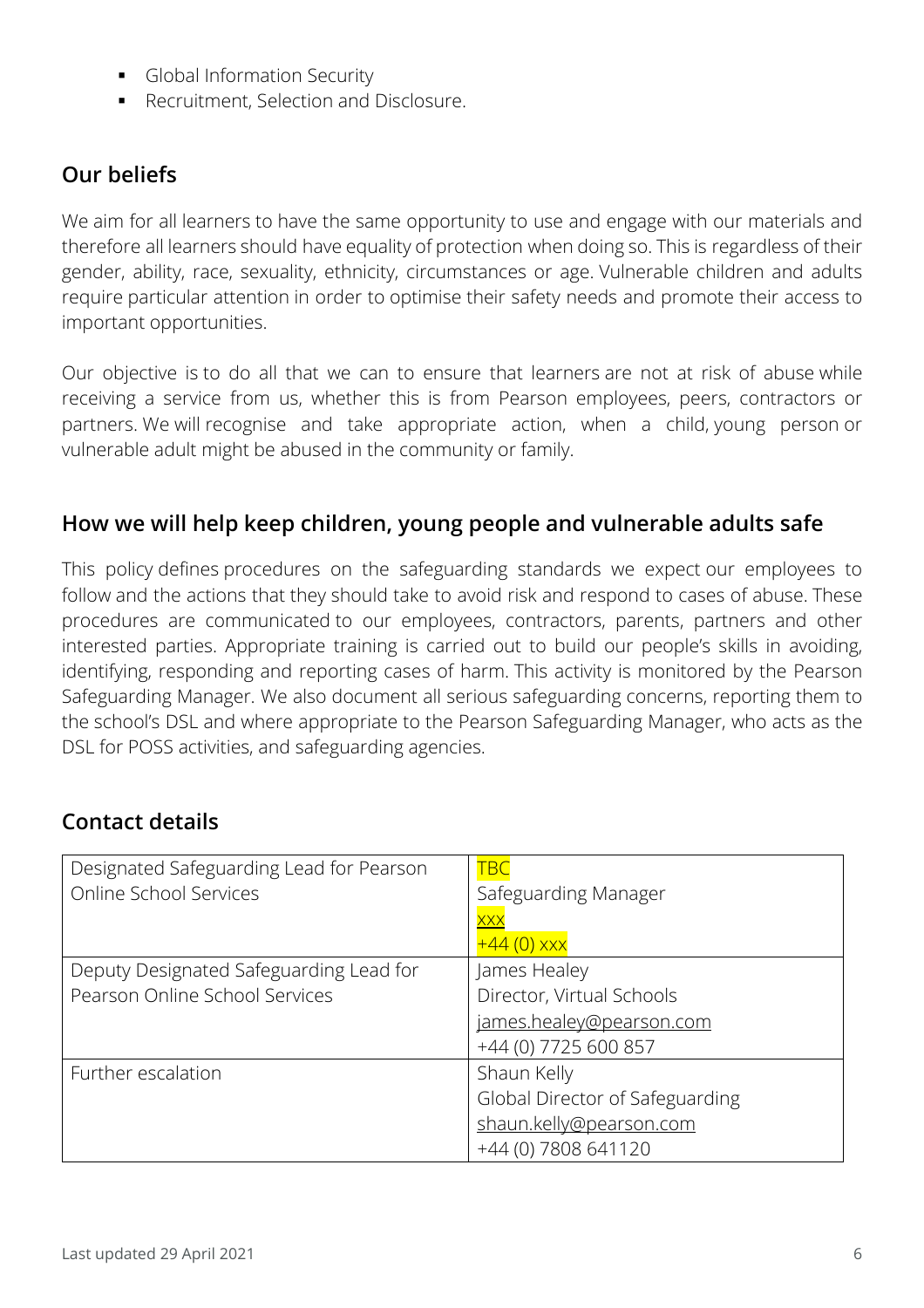### <span id="page-6-0"></span>**Policy review**

We regularly review our Policy to ensure that are commitments remain relevant to the nature of Pearson operations and online practices.

| Policy created   | April, 2021                              |
|------------------|------------------------------------------|
| Author           | James Healey. Director, Virtual Schools. |
| Next review date | September, 2021                          |

### <span id="page-6-1"></span>Recognising concerns and reporting

### <span id="page-6-2"></span>**Areas of risk**

POSS will provide a safe and secure online environment for all our learners, employees, apprentices, partners and stakeholders, particularly those that are under 18 or in some other way vulnerable.

The three main areas of risk online are context, content and conduct.

Content

- Material that can be damaging to children, young people or vulnerable adults when it is not age appropriate
- Sites may show sexual, violent or, hate material
- Sites may promote harmful behaviour.

Contact

- This is where adults or peers contact children with a view to abusing them
- This is where children, young people, and vulnerable adults are contacted for exploitation and radicalisation.

Conduct

- This relates to children, young people and vulnerable adults' behaviour online
- This may include bullying and sexting
- This may take place inside and outside of the tutoring session.

The following procedures set out POSS's approach if safeguarding concerns occur. The term 'online' in this document refers to someone using a device to gain access to the internet necessary in facilitating teaching and learning. This list of devices is not exhaustive and changes over time.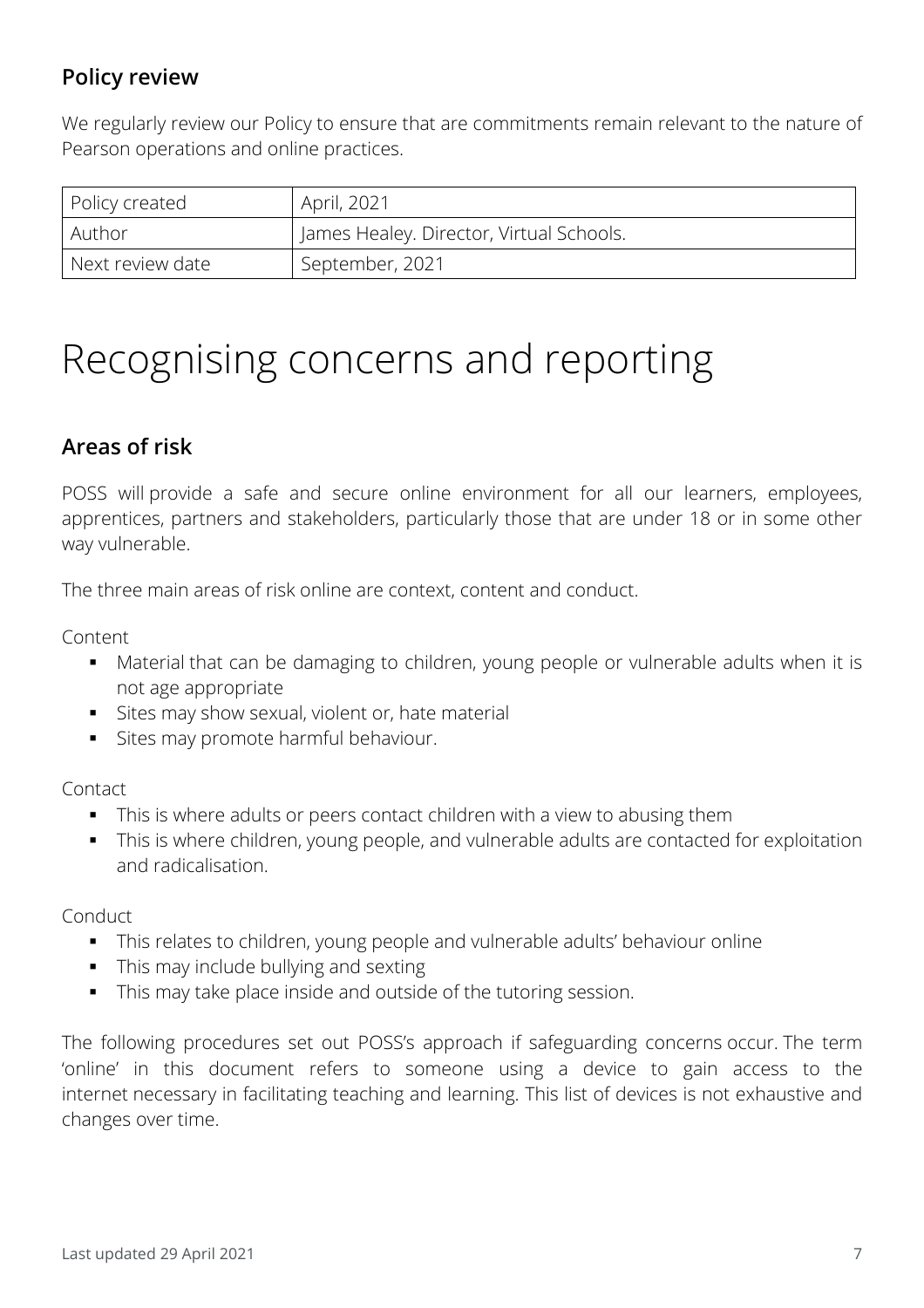### <span id="page-7-0"></span>**Recognising abuse**

All POSS teachers, tutors or other member of academic staff ('academic staff') whether full time or part time, temporary or permanent, in either a paid or voluntary capacity have a responsibility to identify the symptoms and triggers of abuse and neglect, and to report any concerns they may have about a learner's wellbeing. These symptoms of abuse can be found in the KCSIE report and in the Pearson Safeguarding Policy and are reviewed in induction training and annual safeguarding training. Appendix A sets out some particular types of abuse that POSS academic staff should be aware of; in the UK they fall under the following categories:

#### *PHYSICAL ABUSE*

Physical abuse is any form of threatened or actual violence, which may involve hitting, shaking, throwing, poisoning, burning or scalding, drowning, suffocating or otherwise causing physical harm to a child. Physical harm may also be caused when a parent or carer fabricates the symptoms of, or deliberately induces, illness in a child.

#### *EMOTIONAL ABUSE*

Emotional abuse is the persistent emotional maltreatment of a child such as to cause severe and persistent adverse effects on the child's psychological state and emotional development. It may involve conveying to a child that they are worthless or unloved, inadequate, or valued only insofar as they meet the needs of another person. It may include not giving the child opportunities to express their views, deliberately silencing them or 'making fun' of what they say or how they communicate. It may feature age or developmentally inappropriate expectations being imposed on children. These may include interactions that are beyond a child's developmental capability, as well as overprotection and limitation of exploration and learning, or preventing the child participating in normal social interaction. It may involve seeing or hearing the ill-treatment of another. It may involve serious bullying (including cyber-bullying), causing children to frequently feel frightened or in danger, or the exploitation or corruption of children. Some level of emotional abuse is involved in all types of maltreatment of a child, although it may occur alone.

#### *SEXUAL ABUSE*

Sexual abuse involves forcing or enticing a child or young person to take part in sexual activities, not necessarily involving a high level of violence, whether or not the child is aware of what is happening. The activities may involve physical contact, including assault by penetration (for example, rape or oral sex) or non-penetrative acts such as masturbation, kissing, rubbing and touching outside of clothing. They may also include non-contact activities, such as involving children in looking at, or in the production of, sexual images, watching sexual activities, encouraging children to behave in sexually inappropriate ways, or grooming a child in preparation for abuse. Sexual abuse can take place online, and technology can be used to facilitate offline abuse.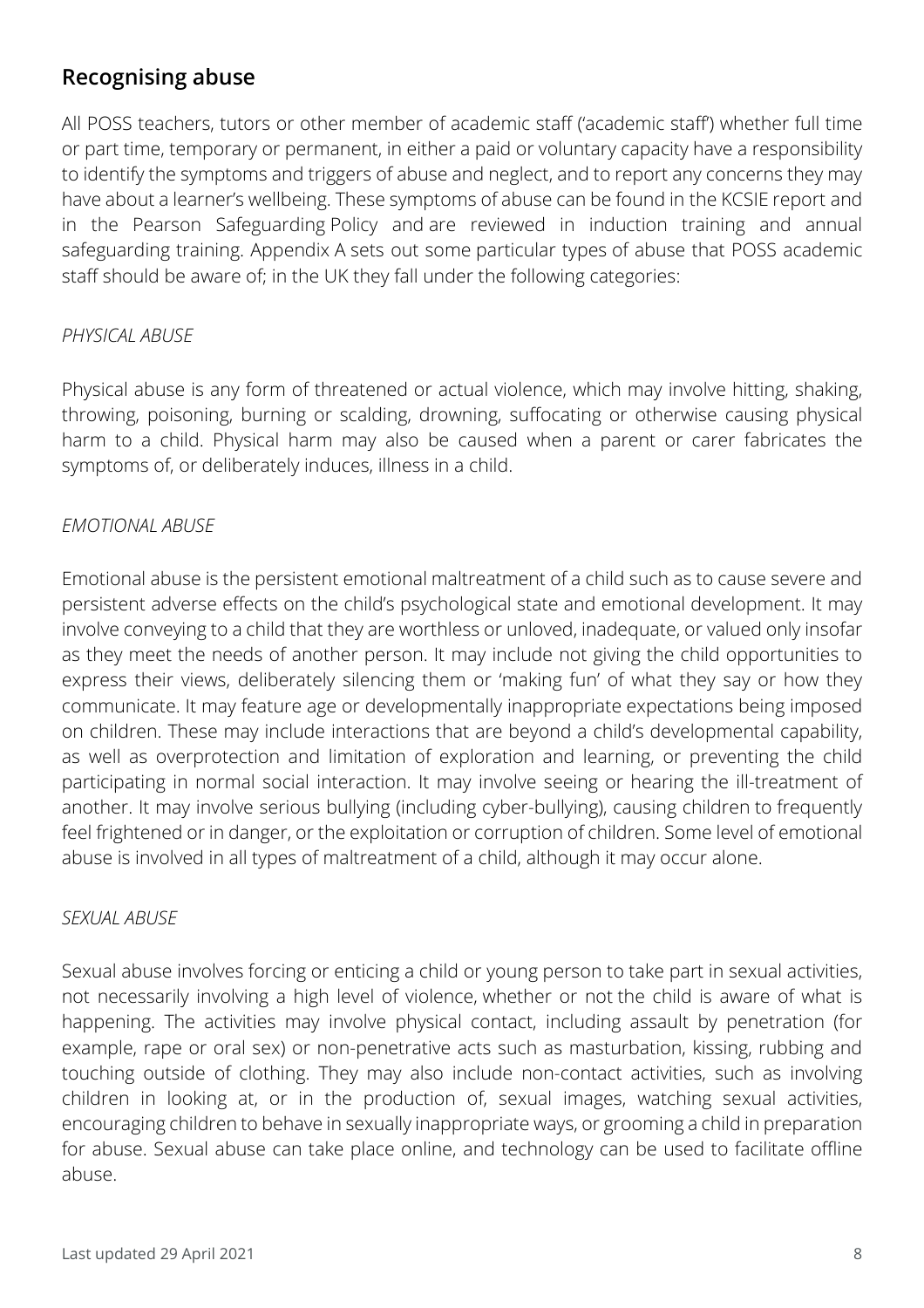#### *NEGLECT*

Neglect is the persistent failure to meet a child's basic physical and/or psychological needs, likely to result in the serious impairment of the child's health or development. Neglect may occur during pregnancy because of maternal substance abuse. Once a child is born, neglect may involve a parent or carer failing to: provide adequate food, clothing and shelter (including exclusion from home or abandonment); protect a child from physical and emotional harm or danger; ensure adequate supervision (including the use of inadequate care-givers); or ensure access to appropriate medical care or treatment. This form of abuse may also include neglect of, or unresponsiveness to, a child's basic emotional needs.

### <span id="page-8-0"></span>**Indicators of abuse**

It is the responsibility of all POSS academic staff to report any and all niggling worries or concerns over safeguarding and welfare via the partner's safeguarding monitoring and reporting system to the school's DSL. It is not the responsibility of POSS academic staff to investigate or decide whether a child has been abused. A child who is being abused or neglected may:

- **•** be reluctant to turn on their webcam
- have visible bruises, bleeding, burns, fractures or other injuries
- **show signs of pain or discomfort**
- **If** look unkempt and uncared for
- have difficulty in making or sustaining friendships
- **appear fearful**
- **be reckless with regard to their own or other's safety**
- **self-harm**
- **show signs of not wanting to be at home**
- display a change in behaviour from quiet to aggressive, or happy-go-lucky to withdrawn
- challenge authority
- **•** become disinterested in their schoolwork
- **•** be constantly tired or preoccupied
- be involved in, or particularly knowledgeable about drugs or alcohol
- display sexual knowledge or behaviour beyond that normally expected for their age.

POSS academic staff may also see or hear behaviour in the learner's background when teaching online which raises concern. Any concerns about a learner should be reported by POSS academic staff even if there is no conclusive evidence of abuse.

### <span id="page-8-1"></span>**Responding to immediate danger**

As a member of the POSS academic staff, if you believe that a learner is in immediate danger or is at risk of harm, you must take appropriate action to address this. This could include contacting the school's DSL and/ or calling the police or emergency services where the learner is resident. Any contact with the parent would be done via the school in question. When reporting any such concern you should ensure that the school, police or emergency service agency gives you feedback on what actions they will take.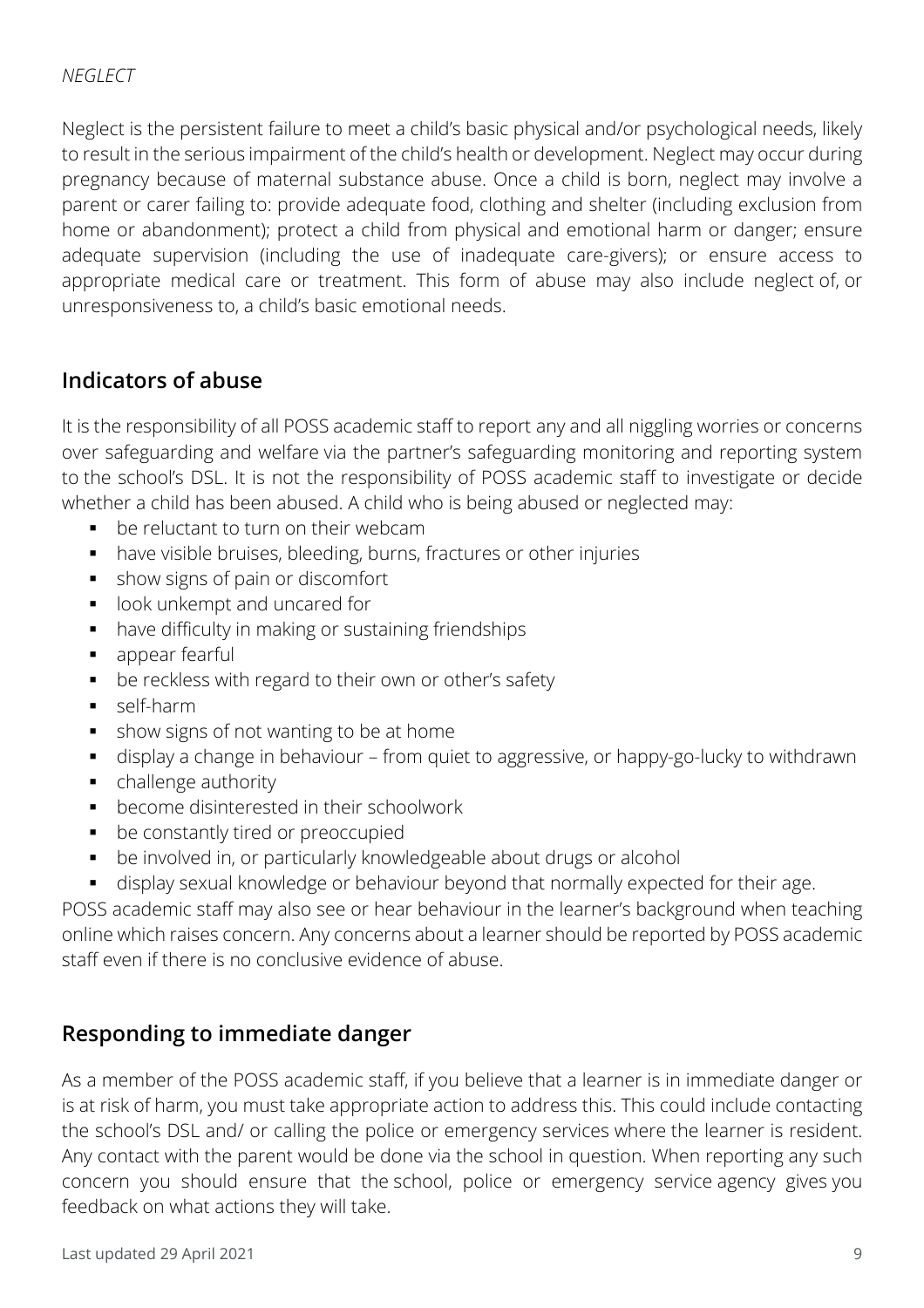After taking initial action, the member of academic staff should immediately contact the school's DSL and then complete a written incident report and submit it via the school's safeguarding monitoring and reporting system. This report must be submitted before the end of the school day during which the initial action was taken.

### <span id="page-9-0"></span>**Responding to crimes**

If you believe a crime has been committed, you should report this to the school's DSL, or in their absence to the DDSL, and also report it to Pearson's Safeguarding Manager.

### <span id="page-9-1"></span>**Reporting safeguarding concerns**

If you have a safeguarding concern about a learner which is not regarding immediate danger or risk of harm, you should directly contact the school's DSL and then submit a written report detailing your concerns via the school's safeguarding monitoring and reporting system. This report should be submitted as soon as possible, and no later than before the end of the school day for which the concern was first raised or noticed. The report must include:

- The date and time of the incident, or the disclosure of the incident
- The date and time the record is being made
- The name, role and contact details of the person to whom the concern was originally reported
- The name, role and contact details of the person making the report (if this is not the same person as above)
- The name, age and other relevant information about the child, young person, vulnerable adult, who is the subject of the concern
- The names of all parties involved in the incident including any witnesses
- What was said and done and by whom
- Any action taken regarding the matter.

The school's DSL will consider your concerns and also take into account any previously tracked information about the learner. They may contact you for further information to assist with their decision making. They will make the decision as to what action to take and inform you of any necessary follow-up actions or information. The school's DSL will update the report to record what, if any, further action was taken, such as a referral to a statutory agency and, if appropriate, the reasons why the matter was not referred to a statutory agency.

<span id="page-9-2"></span>Records will be stored in line with the partner school's child protection records policy.

### **Asking a learner if they are okay**

If you suspect that a learner may be at risk but have no 'real' evidence, where possible you should give the learner an opportunity to talk. It is fine to ask the learner if they are okay, or if you can help in any way. Following an initial conversation with the learner, if you remain concerned, you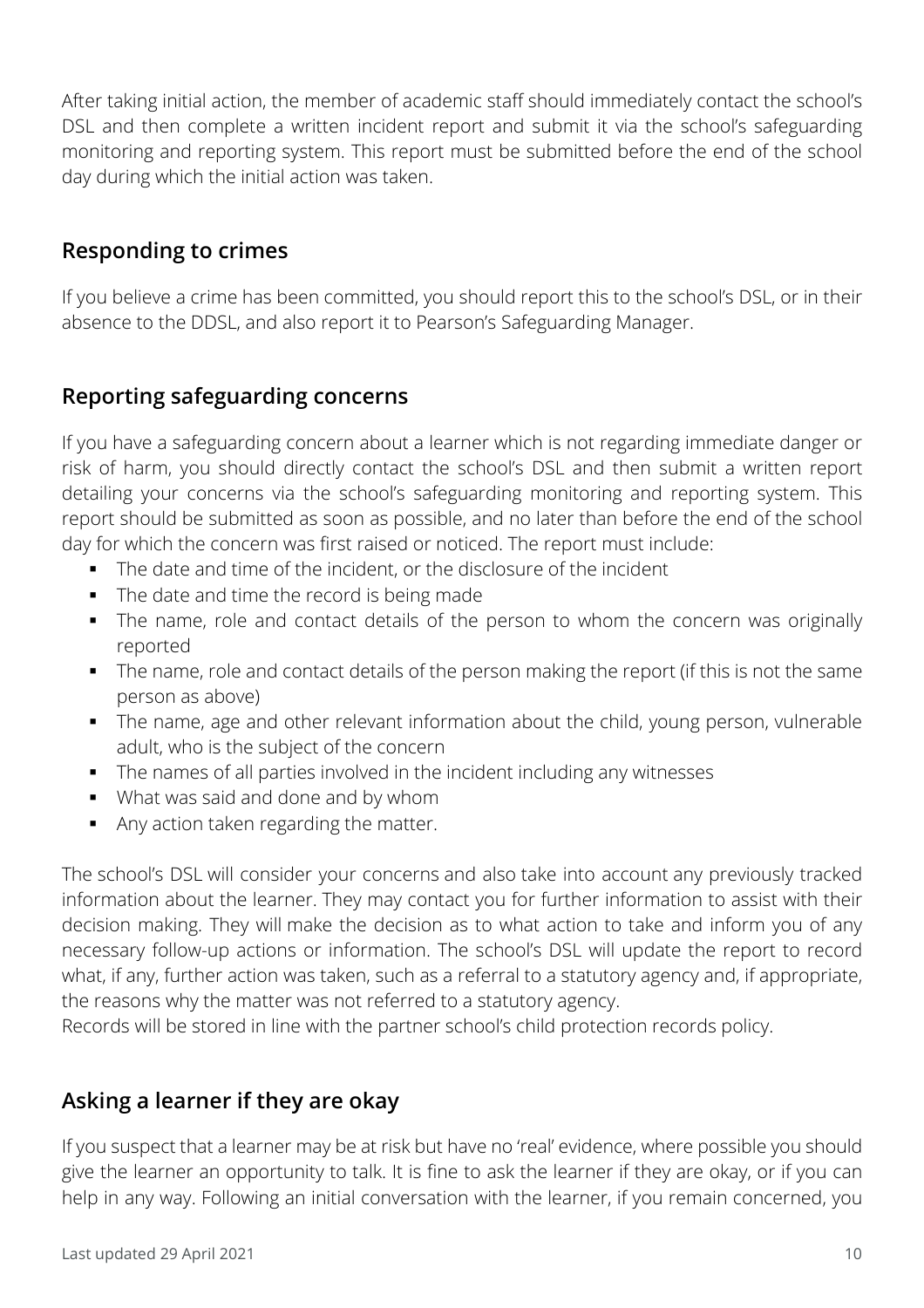should submit a written report detailing your concerns via the school's safeguarding monitoring and reporting system.

### <span id="page-10-0"></span>**If a learner makes a disclosure**

It takes courage for a learner to disclose that they are being or have been abused. If a learner talks to you about any risks to their safety or wellbeing, you should:

- allow the pupil to speak freely
- **•** remain calm and avoid overreaction
- offer reassurance and general words of comfort
- not be afraid of pauses or silences
- not ask investigative questions
- explain at an appropriate time that, in order to help, the information must be passed on to relevant people in positions of responsibility
- not reprimand the learner for failing to disclose earlier
- establish the next steps which will be to inform the school's DSL and let the learner know that someone will be in touch with them within 24 hours
- report verbally to the school's DSL, even if the student has promised to do it by themselves
- submit a written report, including a record of the conversation, via the school's safeguarding monitoring and reporting system before the end of the school day
- <span id="page-10-1"></span>**seek support, if distressed.**

### **Securing evidence**

All teaching and mentoring sessions are recorded for up to two years. If an incident or disclosure occurs in a recorded session, the following files should be secured:

- the recording of the session, and
- any written communication related to the incident on the online white board, chat box or elsewhere.

These files should be passed to the school's DSL who will ensure they are copied onto the learner's child protection file, which is separate to their academic record.

### *CONSTANT VIGILANCE*

It is considered best-practice for a school's safeguarding team to spot-check at random at least one live or recorded lesson or session per week per teacher, to be vigilant for child protection and safeguarding concerns.

### <span id="page-10-2"></span>**Escalating concerns**

POSS academic staff should normally follow the reporting procedures outlined in this policy. However, they should escalate their concerns if: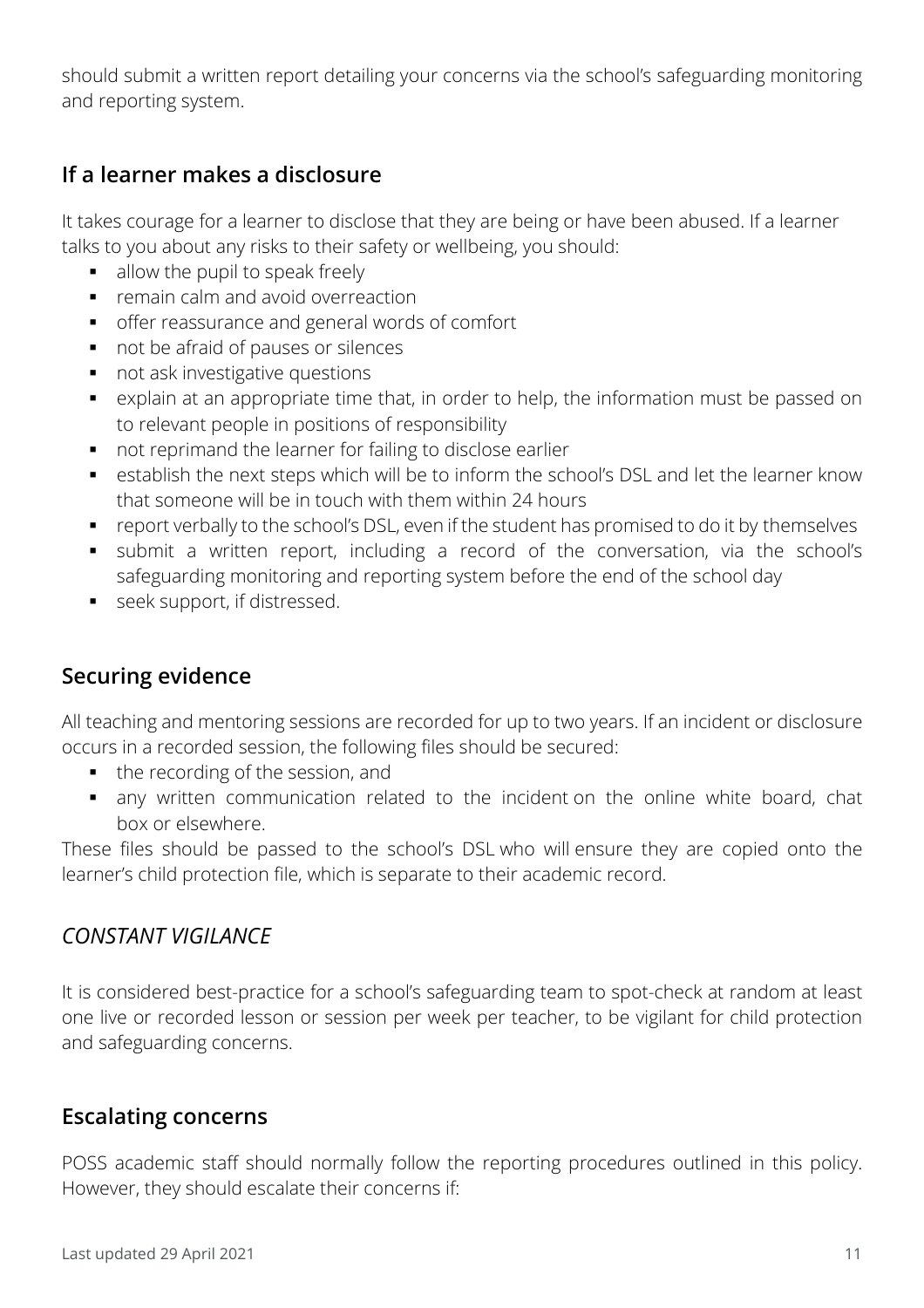- the situation is an emergency and the school's DSL (and DDSL, if such a role exists) is unavailable
- their concern involves the school's DSL, DDSL or Principal
- they have reported their concern to the school's DSL and feel their concern has not been adequately addressed
- they have reported their concern to the Pearson Safeguarding Manager and feel their concern has not been adequately addressed
- they make a judgement that an escalated report is in the best interests of the learner.

POSS academic staff can escalate a concern further by reporting it directly to Pearson's Global Director of Safeguarding.

### <span id="page-11-0"></span>**Confidentiality**

POSS recognises that all matters relating to child protection are sensitive and confidential. Information is shared only on a 'need to know, what and when' basis. Concerns about individuals should never be discussed elsewhere, inside or outside the service, unless in confidential meetings for the purpose of safeguarding. This is not only to respect any individuals involved but also to ensure that information released into the public domain does not compromise evidence.

Child protection information will be stored and handled in line with legislation in the partner school's jurisdiction. It is anticipated that the legislation would ensure that information is processed for limited purposes; is adequate, relevant and not excessive; is accurate; kept no longer than necessary; processed in accordance with the data subject's rights; and secure.

<span id="page-11-1"></span>If any member of the POSS academic staff receives a request from a learner or parent to see child protection records, they will refer the request to the school's DSL.

### **Support for children involved**

We recognise that children who are abused or witness abuse can find it difficult to develop a sense of self-worth and may feel helplessness, humiliation and a sense of self-blame. Our curriculum, teaching, ethos and policies are designed to provide an environment which will support learners.

### <span id="page-11-2"></span>**Concerns or Allegations Relating To Learners**

All POSS academic staff should be alert to the risk of peer-on-peer abuse and understand their role in preventing, identifying and responding to it.

Peer-on-peer abuse may take different forms. In an online setting, the most pertinent are sexual harassment, sexting (also known as youth produced sexual imagery), use of hate language and bullying. There are two likely routes to consider when managing a report of peer-on-peer abuse: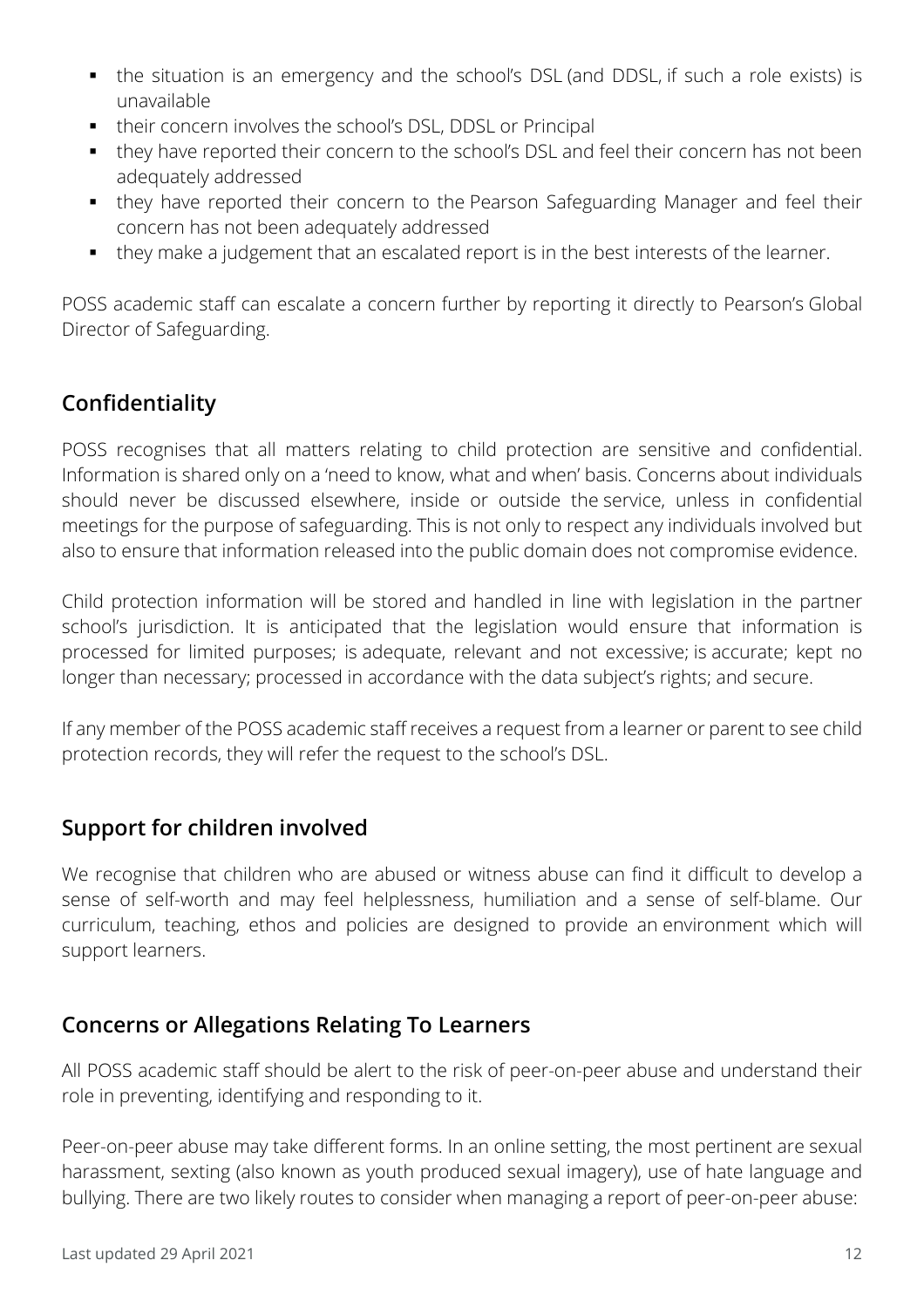- Likely no risk of significant harm: The member of staff should contact the school's DSL and then submit a report to the school's safeguarding monitoring and reporting system. Incidents where there is no risk of significant harm will be managed internally by the school's DSL.
- Where there are concerns of significant harm: The member of staff shall contact the school's DSL and then submit a report to the school's safeguarding monitoring and reporting system. The school DSL will contact the Pearson Safeguarding Manager and agree the appropriate next steps and actions.

POSS academic staff will cooperate with the school and other agencies to support both the instigator of the bullying and the subject of the bullying.

Young people who abuse others may be victims of abuse themselves, and the child protection procedures will be followed for victims and perpetrators. It is important to ensure that victims and perpetrators are supported and protected, especially from bullying and harassment.

### <span id="page-12-0"></span>**Concerns or allegations relating to members of staff**

When an allegation is made against a member of the school's academic staff, or a concern is expressed about their conduct relating to children, set procedures must be followed, regardless of whether the individual is, or was, employed by POSS or the partner school. It is rare for a child to make an entirely false or malicious allegation, although misunderstandings and misinterpretations of events can happen, and a child may make an allegation against an innocent party because they are too afraid to name the real perpetrator.

A member of the POSS academic staff who is concerned about the conduct of another member of staff towards a learner must remember that the welfare of the child is paramount. No member of POSS academic staff will suffer a detriment for raising a genuine concern.

It is vital that expressions of concern that do not necessarily amount to 'allegations' are reported, particularly if there are repeated reports of such concerns and/ or questionable conduct. It may be that the concern expressed has been raised by another party. If there are repeated reports of such concerns and/or questionable conduct, a pattern of unacceptable behaviour may be identified.

POSS accepts that some professionals can pose a serious risk to the learners and will act on every allegation or concern that a person working with, or who is in contact with learners, may have:

- behaved in a way that has harmed a child
- committed a criminal offence against or related to a child
- behaved in a way that calls into question their suitability to work with children.

If the concerns raised do not meet these criteria, POSS will resolve the matter as quickly as possible. A record of the concern will be kept to allow any patterns of unacceptable behaviour to be identified.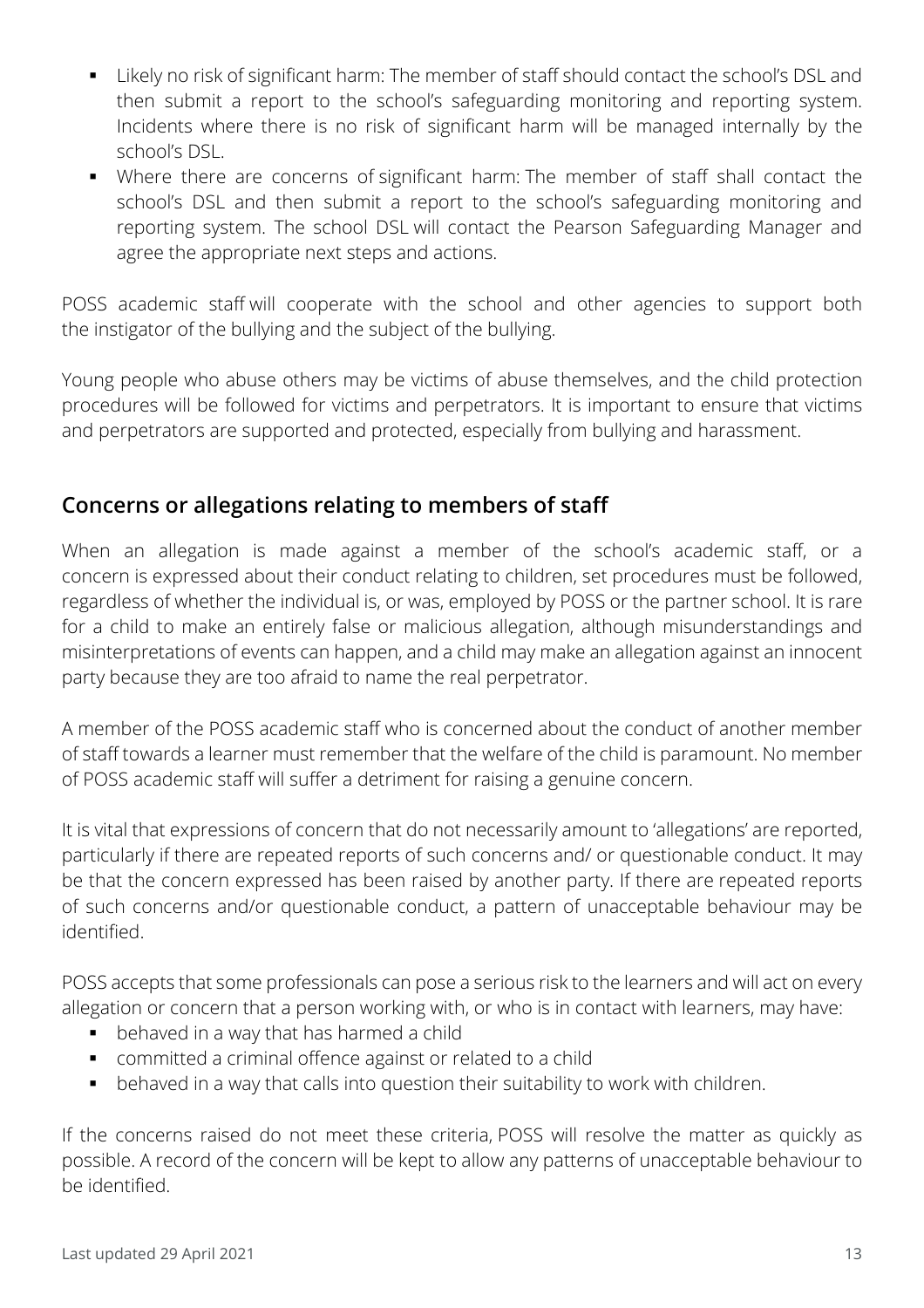The context of the abuse or harm occurring in an online setting is no different to other situations where there are safeguarding concerns for the safety/welfare of a child, young person or vulnerable adult.

### *CONCERNS OR ALLEGATIONS RELATING TO POSS MEMBERS OF STAFF*

- Allegations or concerns against a current or former POSS member of academic staff should be immediately reported directly to the Pearson Safeguarding Manager, who will immediately inform the Pearson Global Director of Safeguarding. The school's DSL and Principal should then also be informed by the Pearson Safeguarding Manager. The Pearson Safeguarding Manager and Global Director of Safeguarding will decide the appropriate next steps and actions, and the Pearson Safeguarding Manager shall inform the school's DSL and Principal of them.
- After raising the allegation or concern, the member of staff reporting it must submit a written report via Pearson's safeguarding monitoring and reporting system, PRISM, before the end of the school day.

### *CONCERNS OR ALLEGATIONS RELATING TO NON-POSS MEMBERS OF STAFF*

- Allegations or concerns against a current or former member of the partner school's academic staff should be immediately reported directly to the school's DSL. The school's DSL should inform the Principal and follow the school's safeguarding policy with regards appropriate next steps and actions. The Pearson Safeguarding Manager must be informed of the next steps and actions that are decided upon by the school.
- After raising the allegation or concern, the member of staff reporting it must submit a written report via (i) the school's safeguarding monitoring and reporting system; and (ii) Pearson's safeguarding monitoring and reporting system, PRISM. Both reports must be submitted before the end of the school day.

### *REPORTING TO THE POLICE*

<span id="page-13-0"></span>POSS academic staff may also report any allegations or concerns directly to the local police if they believe direct reporting is necessary to secure action and they feel a crime has been committed.

### **Concerns or allegations relating to the school's DSL**

Allegations or concerns against a school's DSL, whether they are an employee of the partner school or an employee of POSS, should be immediately reported directly to the school's Principal, the Pearson Safeguarding Manager and the Pearson Global Director of Safeguarding. Together, they will decide the appropriate next steps and actions.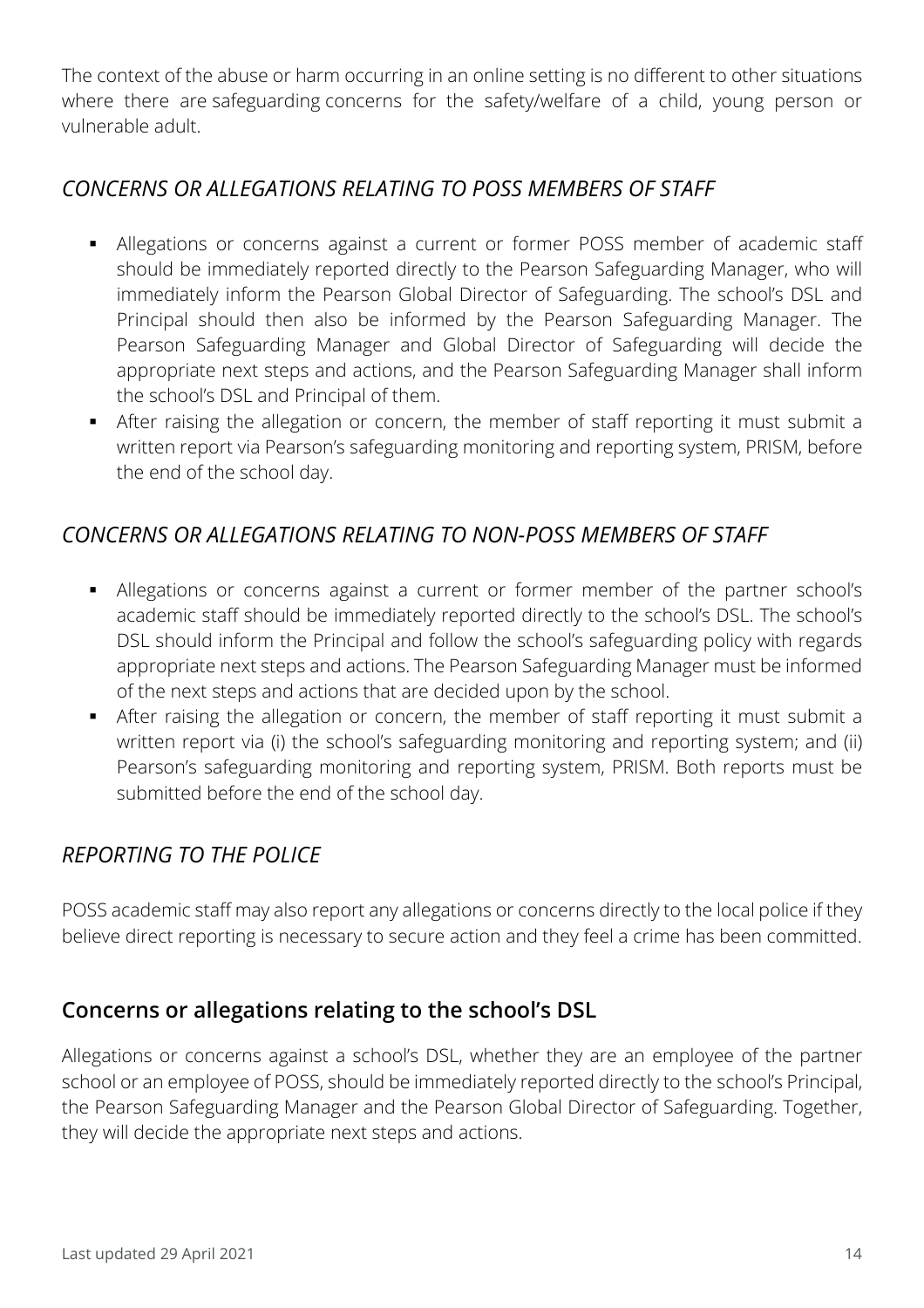After raising the allegation or concern, the member of staff reporting it must submit a written report via Pearson's safeguarding monitoring and reporting system, PRISM, before the end of the school day.

### <span id="page-14-0"></span>**Concerns or allegations relating to the school's Principal**

Allegations or concerns against a partner school's Principal, should be immediately reported directly to the Pearson Safeguarding Manager. The Pearson Safeguarding Manager will immediately inform (i) the Pearson Global Director of Safeguarding; (ii) the relevant Business Managers of POSS and the partner school; and (iii) the Chair of Governors of the school, if such a role exists. Together, these parties shall decide the appropriate next steps and actions. The Business Manager of the partner school may decide to include additional personal from their organisation in the discussion.

After raising the allegation or concern, the member of staff reporting it must submit a written report via Pearson's safeguarding monitoring and reporting system, PRISM, before the end of the school day.

#### <span id="page-14-1"></span>In Appendix C, there is a flowchart on the procedures for reporting concerns.

### **Managing allegations against members of POSS staff**

Upon receiving an allegation or concern about a POSS member of staff, the Pearson Safeguarding Manager and Pearson Global Director of Safeguarding will immediately discuss the allegation with the Local Authority Designated Officer ('LADO') for Westminster, London. The purpose of an initial discussion is for the LADO and the Pearson safeguarding personnel to consider the nature, content and context of the allegation and agree a course of action. In the process of this liaison, Pearson and the LADO will:

- share what information is available, both from the source of the allegation and also from Personnel files
- **i** identify what other information might be needed
- consider whether the alleged perpetrator should continue working or remain in contact with learners
- consider whether suspension is appropriate advice on this aspect
- decide what information and/ or advice is to be given to the Pearson Safeguarding Manager, including whether the member of staff should be informed of the allegation at this stage
- decide what action is needed, and who needs to be involved and informed (including the DBS and/ or Teaching Agency).

Decisions about the course of action is taken on a case-by-case basis, bearing in mind the paramount importance of the safety of any child(ren) involved but also remembering that the member of staff, against whom an allegation has been made, has the right to remain anonymous and to expect any allegations to be investigated as expeditiously as possible. Any course of action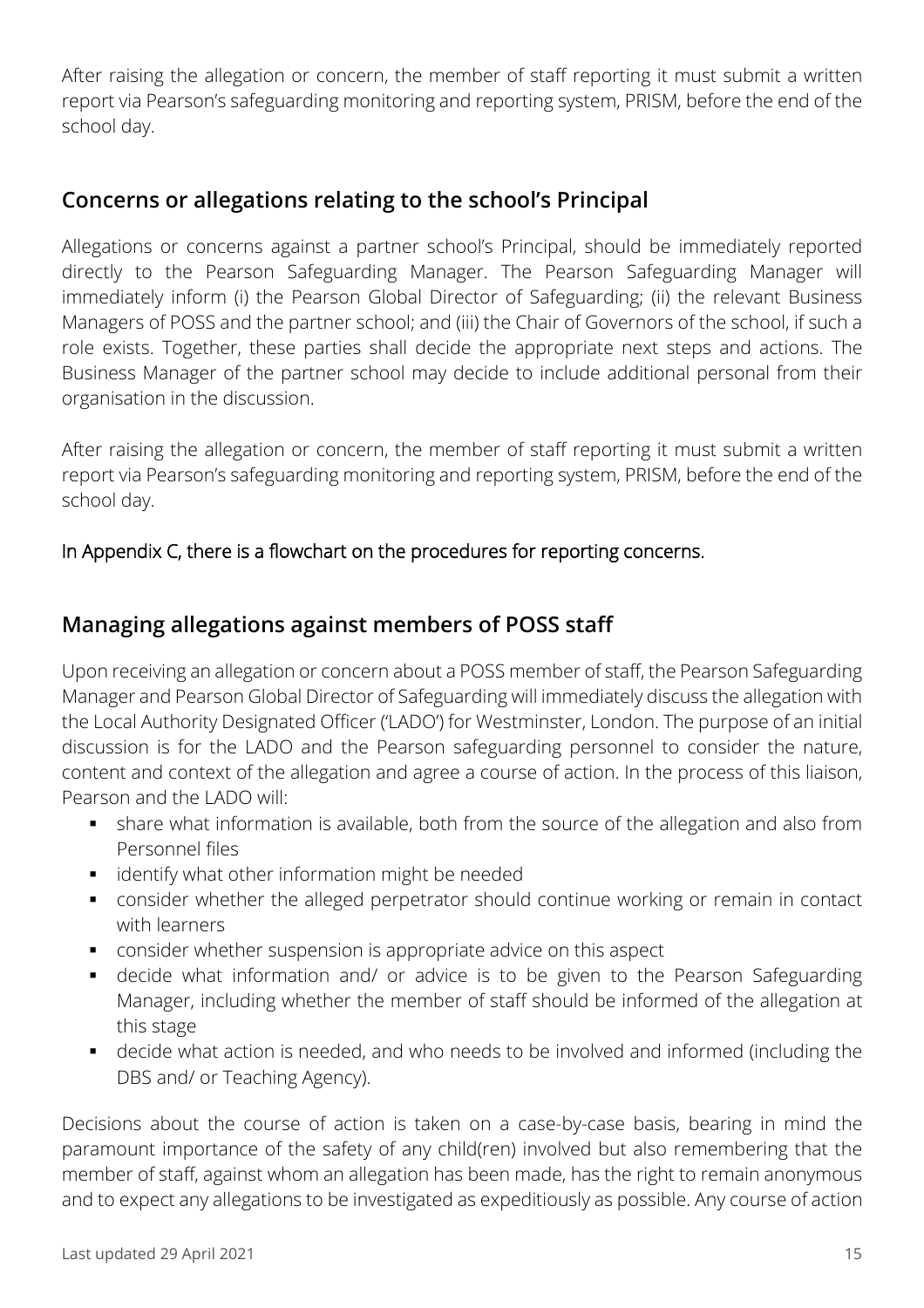is subject to a risk assessment. Decisions would also follow the guidance of the LADO and/ or police.

The following definitions will be used when determining the outcome of allegation investigations:

- Substantiated: there is sufficient evidence to prove the allegation
- Malicious: there is sufficient evidence to disprove the allegation and there has been a deliberate act to deceive
- False: there is sufficient evidence to disprove the allegation
- Unsubstantiated: there is insufficient evidence to either to prove or disprove the allegation; the term, therefore, does not imply guilt or innocence
- **Unfounded: to reflect cases where there is no evidence or proper basis which supports** the allegation being made.

If Social Services and the police decide to take no action, Pearson will still need to consider what further investigation is necessary. If there is a case to answer, a disciplinary hearing will be called, which could lead to dismissal.

Where a criminal investigation has taken place and either (i) a trial has resulted, (ii) the investigation has been closed without charge or (iii) a decision has been taken not to prosecute a case after charge, the Pearson Safeguarding Manager will discuss with the LADO what, if any, further action is required as regards the member of staff concerned and the sharing of information obtained by the agencies involved in assisting any further action to be taken by Pearson.

Where a disciplinary investigation is required, the investigation should be conducted in accordance with Person's disciplinary procedure.

### <span id="page-15-0"></span>**Supporting those involved**

Every effort will be made to maintain confidentiality and guard against publicity while an allegation is being investigated or considered. Apart from keeping the learner(s), parent(s)/guardian(s) and the person about whom the allegation has been made (in cases when this would not place the learner at further risk) up to date with progress of the case, information should be restricted to those who have a need to know in order to protect children, facilitate enquiries or manage related disciplinary processes.

As an employer, Pearson has a duty of care towards its employees. Pearson provides effective support for anyone facing an allegation and provides staff members with a named contact if they are suspended. Social contact with POSS colleagues will not be prevented, unless there is evidence to suggest that it is likely to be prejudicial to the gathering and presentation of evidence.

Parent(s) or guardian(s) of a learner involved will be told about the allegation if appropriate as soon as possible, if they do not already know of it. They will also be kept informed about the progress of the case and told the outcome where there is not a criminal prosecution. However, if police or other agencies need to be involved, this should not take place unless or until those agencies have been consulted and have agreed what information can be disclosed to the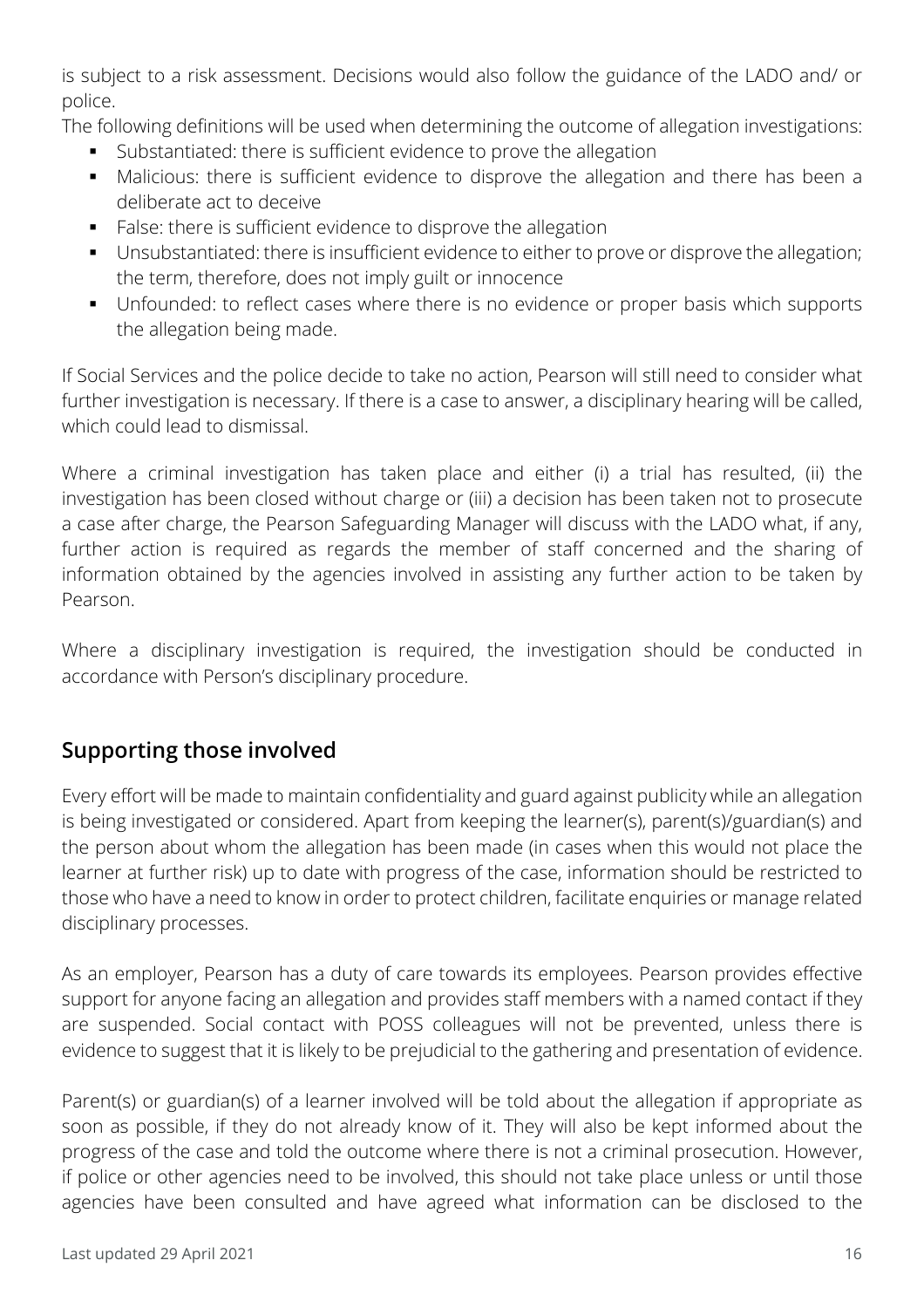parent(s)/guardian(s). That includes the outcome of any disciplinary process. The deliberations of a disciplinary hearing, and the information taken into account in reaching a decision, cannot normally be disclosed, but the parent(s)/guardian(s) of the learner will be told the outcome.

### <span id="page-16-0"></span>**Action upon the conclusion of a case**

The Pearson Safeguarding Manager will refer to the UK's Disclosure and Barring Service ('DBS') any person who has been removed from working (paid or unpaid) in a regulated teaching activity, or would or might have been removed had they not resigned or left of their own accord, and Pearson believes the person may have harmed, attempted to harm, incited another to harm or put a child at risk of harm or if there is reason to believe the person may have committed one of a number of offences listed under the UK's Safeguarding Vulnerable Groups Act (Prescribed Criteria and Miscellaneous Provisions) Regulations 2009.

'Removal from working' for these purposes will include dismissal, non-renewal of a fixed-term contract, no longer using a supply teacher engaged directly or supplied by an agency, terminating the placement of a trainee or volunteer, no longer using staff employed by a contractor and resignation or voluntary withdrawal from any of the above.

In cases where it is decided on the conclusion of the case that a person who has been suspended can return to work, Pearson will consider how best to facilitate this in collaboration with the partner school. Pearson appreciates that most people would benefit from some help and support when returning to work after a very stressful experience. Depending on the individual's circumstances, a phased return and/or the provision of a mentor to provide assistance and support in the short term may be appropriate. Pearson will also consider how the person's contact with the learner who made the allegation can best be managed if they are still attending the partner school.

If an allegation is determined to be false, the school's DSL may refer the matter to the appropriate Children's Services, or such agency/ body in the country of the learner, to determine whether the learner concerned is in need of services or may have been abused by someone else.

In the event that an allegation is shown to have been deliberately invented or malicious, the Principal will consider whether any disciplinary action is appropriate against the learner who made it, in accordance with the school's rules. This may include permanent exclusion from the school.

A referral will be made to the UK's Teaching Regulation Agency (TRA) where a member of the POSS academic staff has been dismissed (or would have been dismissed had they not resigned) and a prohibition order may be appropriate. The reasons such an order would be considered are 'unacceptable professional conduct', 'conduct that may bring the profession into disrepute' or a 'conviction, at any time, for a relevant offence'.

For POSS academic staff who live outside the UK, Pearson shall seek to communicate with, and follow the procedures in place for making a referral to the relevant in-country teaching regulatory agency or body.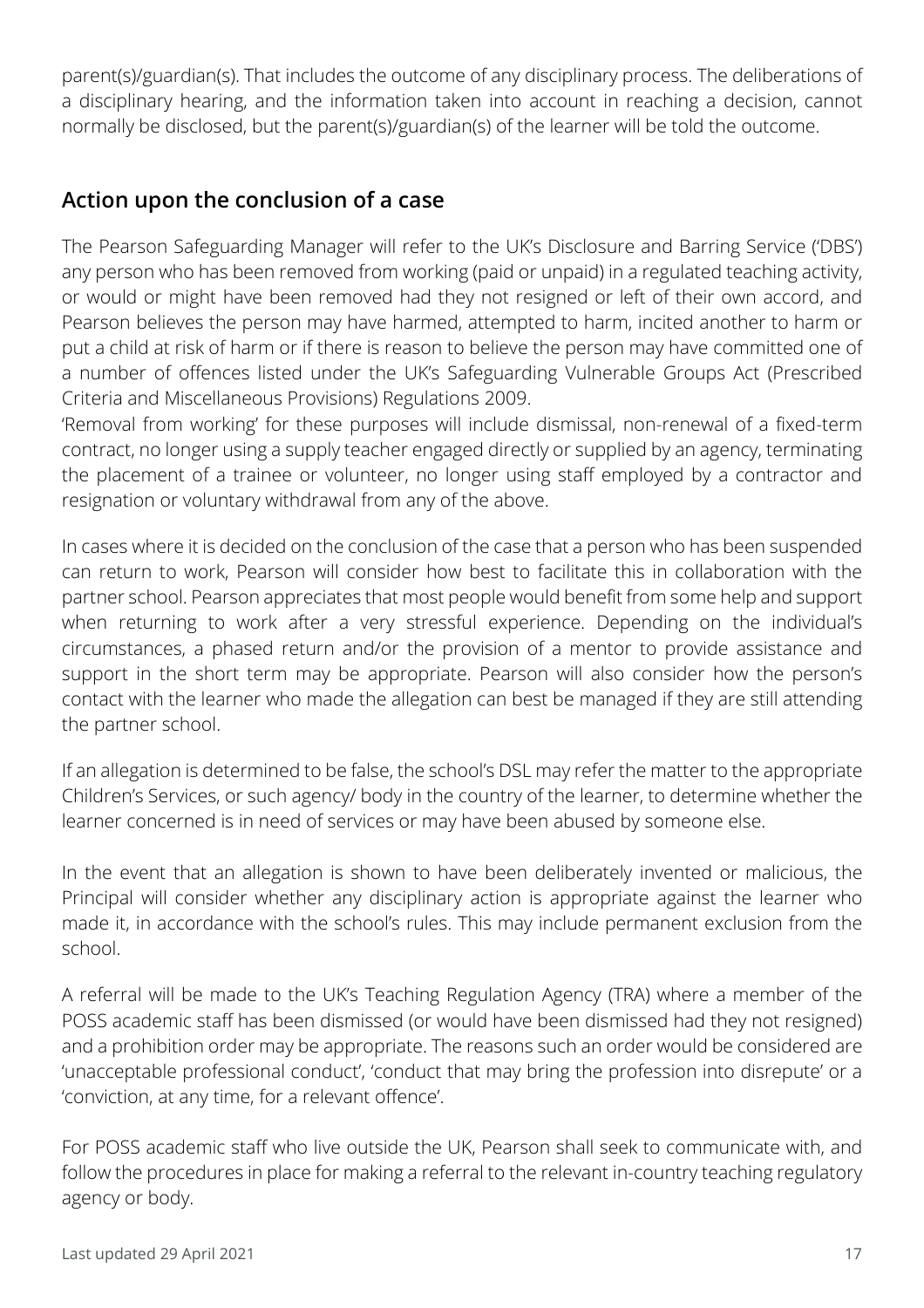# <span id="page-17-0"></span>Codes of Conduct

### <span id="page-17-1"></span>**Learner Code of Conduct**

POSS would expect that all learners are responsible for their behaviour during online learning. Our expectation is that all learners will participate positively and gain from the experience.

- Learners should ensure a neutral background, if they are accessing live lessons outside a school environment.
- **Learners must treat all members of school staff and their peers with respect and fairness.**
- **Learners must not make any improper suggestions towards any member of staff or peer** during their lessons or through their online communications.
- Learners will not send a 'friend' or 'follow' request to any member of school staff via social media. They will refrain from asking any member of staff to disclose their personal information such as their personal address or personal phone number.
- **EXECT** Learners are responsible for the security of their login details to the learning platform and any communication that are sent from it. They must not share their username and password and must not let someone else log into their account assuming their identity.
- If a learner has reason to believe that their login details have been compromised, they must immediately change their password and report the situation to a member of the POSS academic staff or school's DSL.

Learners should always use their computer in a way that shows consideration and respect. It is not acceptable to use obscene, profane, threatening, or disrespectful language in verbal or written communication. These behaviours, including those listed below, will result in sanctions, and where appropriate safeguarding procedures will be initiated:

- Sending or posting discriminatory, harassing, or threatening messages or images
- Stealing, using, or disclosing someone else's login information without explicit authorisation
- Sending or posting confidential material, outside of the school
- **Violating copyright law**
- **Participating in the viewing or exchange of pornography or obscene materials**
- Sending or posting messages that defame or slander other individuals
- Using the POSS learning platform for the purposes of promoting radicalisation or any sort of gambling
- Refusing to follow the rules of the specific tutor or tutoring session
- Recording any live lesson or session and transmitting it
- Recording a member of the school's staff and/ or fellow learners
- Not dressing properly for class (for example: dressed in revealing clothes, dressed in clothes with inappropriate logos or words)
- **Participation in cyber-bullying and/ or harassment.**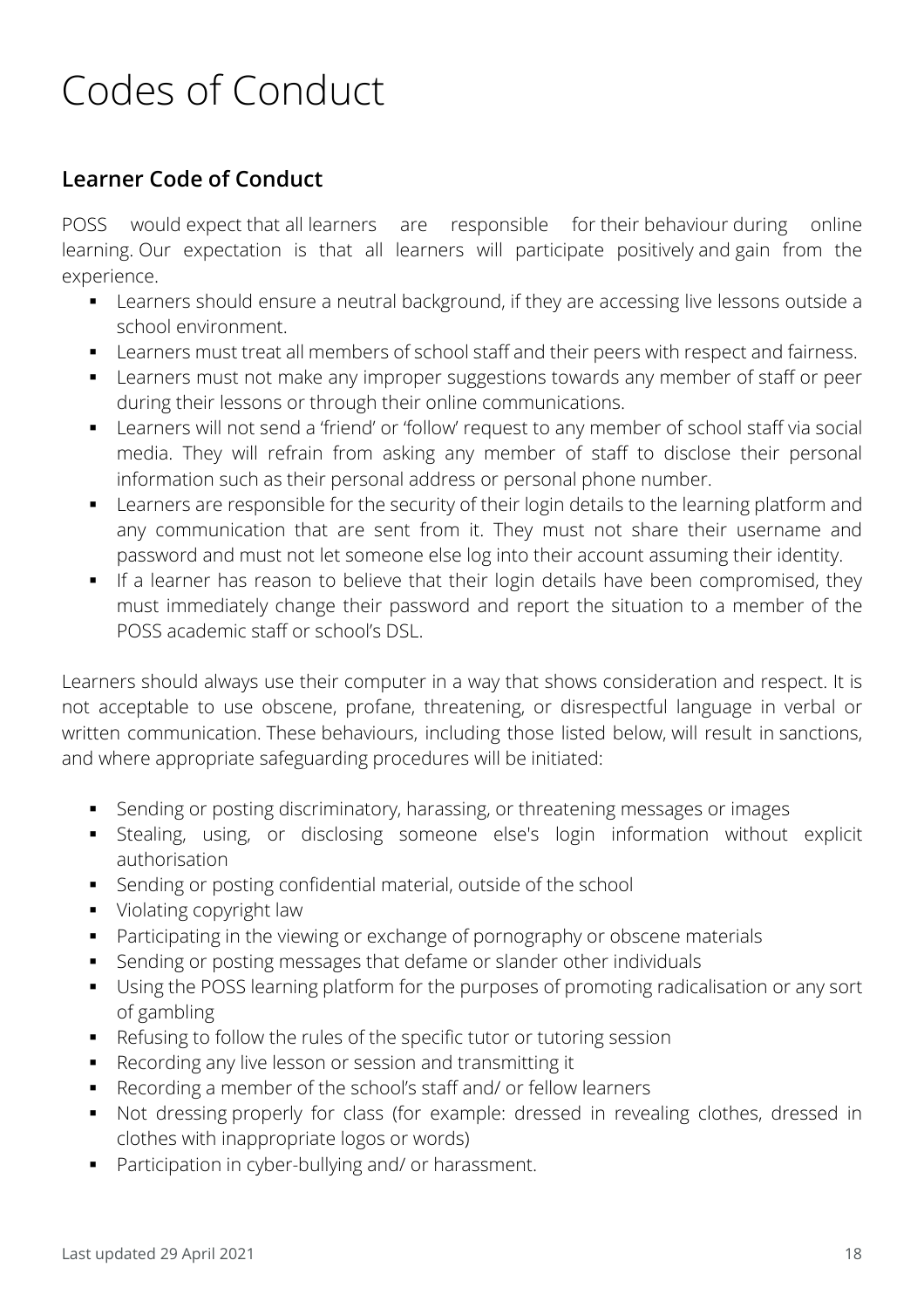### <span id="page-18-0"></span>**POSS academic staff Code of Conduct**

- The safeguarding of learners is paramount and takes precedence over all
- Staff must identify a suitable environment for a live lesson or session. They discourage, where possible, learners from joining live lessons or sessions from their bedroom.
- Staff must ensure appropriate clothing for all participants
- Staff should ensure no personal items are visible in the background of their webcam
- Staff must ensure distractions and disturbances around them are minimised
- **Staff must be conscious of confidentiality**
- Staff must not engage in conduct (including other employment) which could reasonably be expected to damage the reputation and standing of Pearson and/ or POSS
- Staff must complete all relevant safeguarding training provided by Pearson
- Staff must treat all learners and other members of school staff with respect, fairly and without prejudice
- Staff must not make any improper suggestions towards any children, young people and vulnerable adults during their teaching or through their online communications
- Staff must not share their personal contact details with any learner, including their personal mobile number, personal email address and social media accounts. Staff must ensure that all personal social media/ networking sites are set to 'private' and must not accept any 'friend' or 'follow' requests from learners.
- **Staff must not share the link to the video conferencing platform with anyone other than** the learners involved in the lesson or session
- Staff are responsible for the security of their login details to the platform and any communication that are sent from it. They must not share their username and password and must not let someone else log into their account assuming their identity.
- If any member of staff believes that their login details have been compromised, they must immediately change their password and report the situation to the school's DSL and the Pearson Safeguarding Manager.
- Any instances where a member of staff feels that their actions, or the actions of others, may have compromised POSS, or their own professional standing, should be recorded and reported to school's DSL and the Pearson Safeguarding Manager
- Although this Code of Conduct gives advice and instruction on how to deal with specific situations, it should not replace professional common sense and good judgement. In all matters relating to learner/ school staff relationships, members of staff must bear in mind how an action might reasonably be regarded by a third party.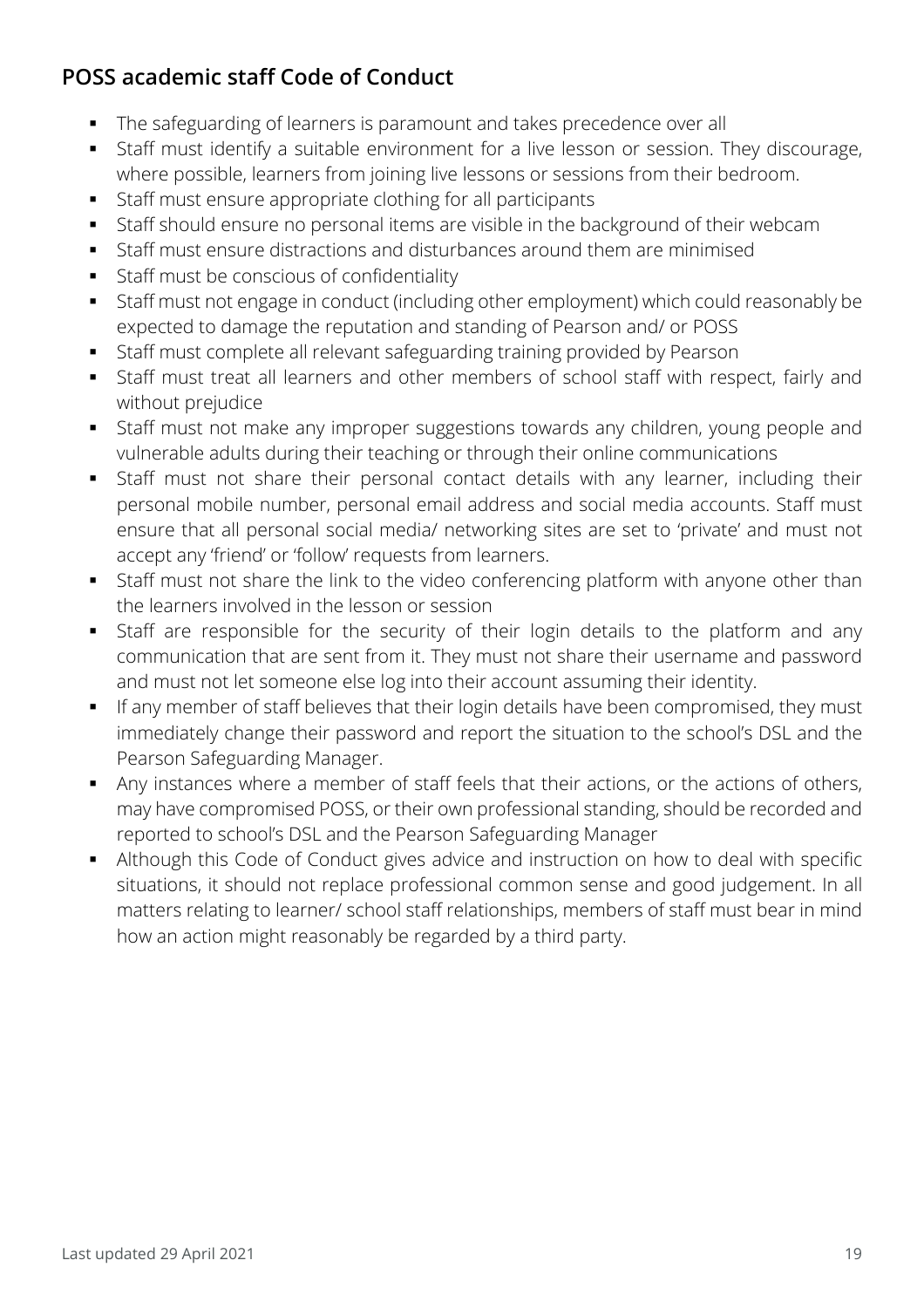# <span id="page-19-0"></span>Accessing, storing and retaining child protection records

### <span id="page-19-1"></span>**Child protection records**

Child protection records refer to records relating to concerns about a child's safety and welfare, and/ or concerns about possible risks posed by people working with children, young people and vulnerable adults.

<span id="page-19-2"></span>POSS will comply with the partner school's child protection records policy.

### **Records relating to POSS academic staff**

A central record of all allegations and concerns (and connected documents) against members of POSS academic staff will be kept securely by the Pearson Safeguarding Manager, and with access limited to the relevant school DSL, as well as Pearson Human Resources representatives and officers who may be key workers for cases. The only exception to this requirement for permanent recording is where allegations have been found to be malicious. In such cases, all records will be removed from staff personnel files.

The record of allegations against a member of staff may provide clarification in cases where a future Disclosure and Barring Service ('DBS') disclosure reveals information from the police about an allegation that did not result in a criminal conviction. It will also help to prevent unnecessary re-investigation if, as occasionally happens, an allegation re-surfaces after a period. The record will be retained at least until the member of staff involved has reached normal retirement age, or for a period of 10 years from the date of the allegation if that is longer.

An allegation which was proven to be false, unsubstantiated or malicious will not be included in references for staff.

Where there have been concerns about a member of POSS' academic staff and they leave the School to work elsewhere, the Pearson Safeguarding Manager will consider the question of passing the concerns to the new employer or authority.

### <span id="page-19-3"></span>**GDPR and the Data Protection Act 2018**

Where POSS has personable identifiable data it will only be kept for as long as is necessary and will be destroyed when no longer relevant, in accordance with the UK's General Data Protection Regulation ('GDPR') and the Data Protection Act 2018.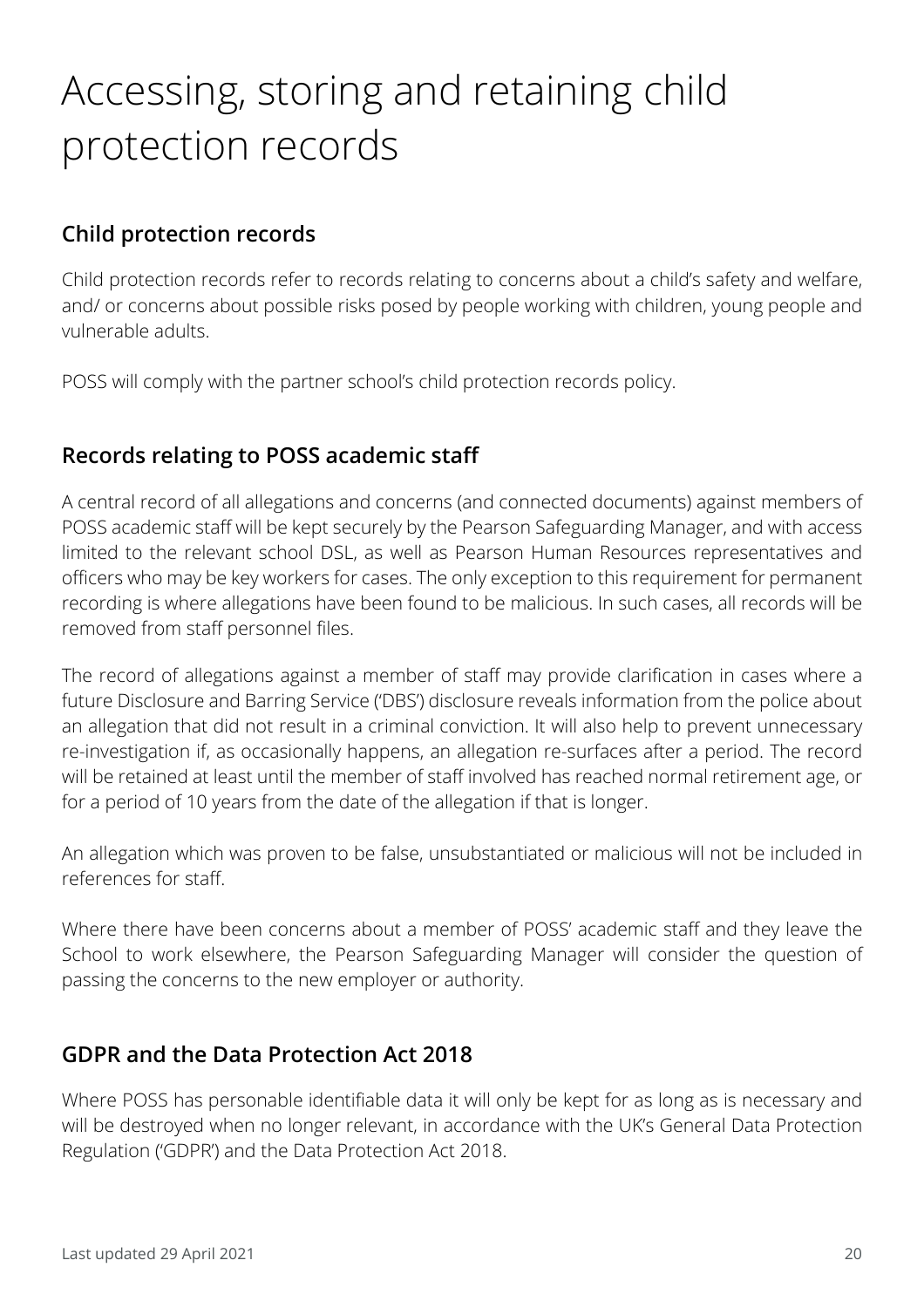# <span id="page-20-0"></span>Safeguarding training and development

<span id="page-20-1"></span>POSS considers safeguarding training essential for ensuring that all learners are protected.

### **Recruiting POSS members of staff**

The recruitment process for any member of academic staff will follow the best practice as established in Part three: Safer recruitment of the *KCSIE* statutory guidance. These are reflected in POSS' Recruitment, Selection and Disclosure Policy.

<span id="page-20-2"></span>All interview panels will include at least one member who has been trained in Safer Recruitment.

### **Safeguarding training**

Before any member of POSS academic staff is assigned learners and begins teaching, they must complete:

- Pearson safeguarding training, including specific guidance on the safeguarding monitoring and reporting system of the relevant partner school(s).
- [Prevent](https://www.elearning.prevent.homeoffice.gov.uk/edu/screen1.html) training, which aims to safeguard vulnerable people from being radicalised to supporting terrorism or becoming terrorists themselves.

All member of POSS academic staff will also receive regular, ongoing safeguarding professional development training from Pearson, including:

- Regular emails and other communications updating them on new information, legislation, etc.
- <span id="page-20-3"></span>**Annual safeguarding update training.**

### **Single Central Register ('SCR')**

The Pearson Safeguarding Manager will manage a SCR for all POSS members of staff, to keep a record of their identification, qualification and safeguarding recruitment checks, as well as recording their onboarding and ongoing safeguarding training.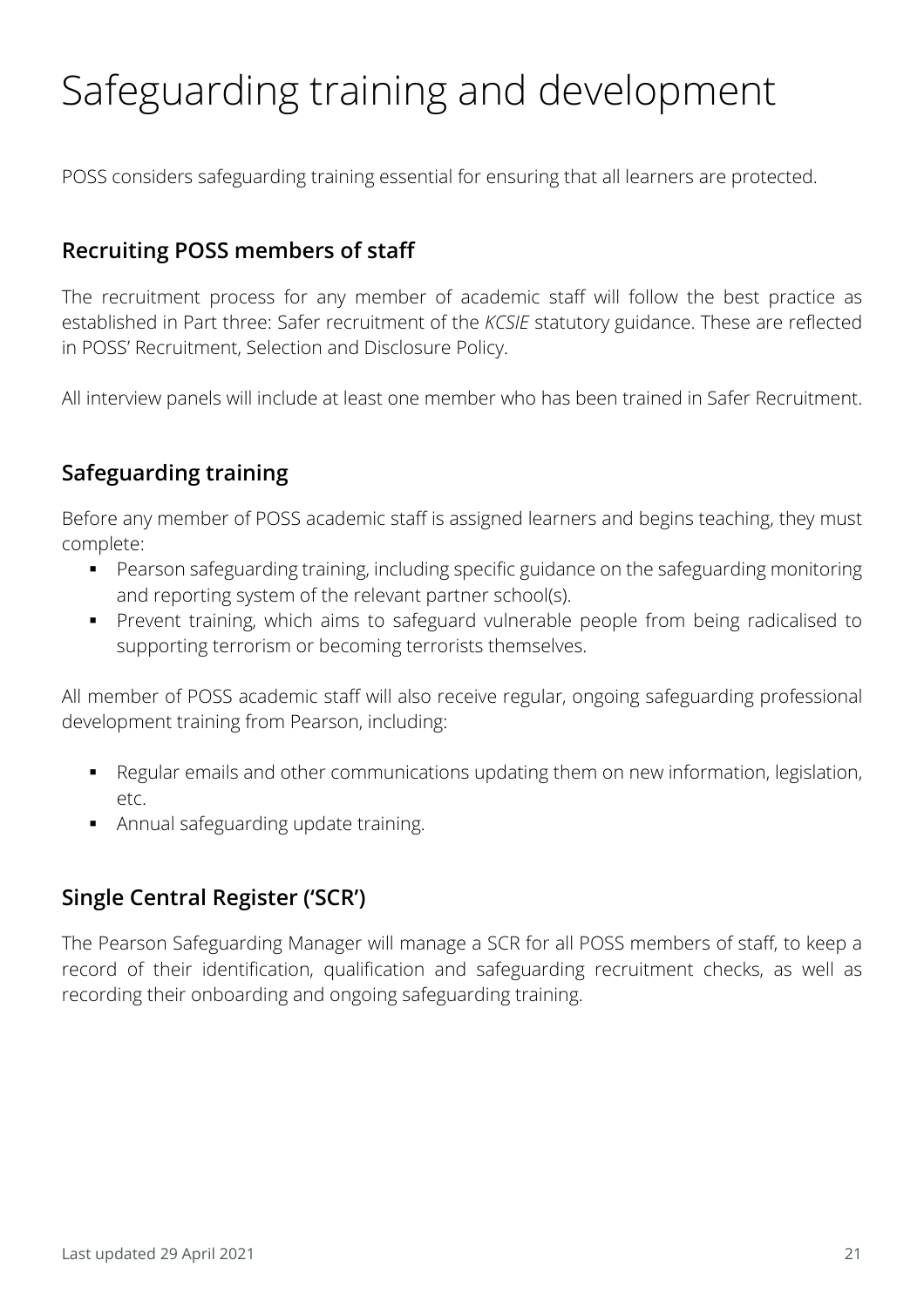# <span id="page-21-0"></span>Roles and responsibilities

This section outlines the roles and responsibilities in relation to safeguarding for staff at Pearson and partner schools.

### <span id="page-21-1"></span>**POSS academic staff**

All member of POSS academic staff will also receive regular, ongoing safeguarding professional development training from Pearson. They must:

- **Provide a safe environment where children can learn**
- Be prepared to identify children who may benefit from early help
- <span id="page-21-2"></span>• Follow the safeguarding procedure when they have a safeguarding concern.

### **The school's DSL**

This person should have the appropriate status and authority within the school to carry out the duties of the post. They should be given the time, funding, training, resources and support to provide advice and support to other staff on child welfare and child protection matters. They will be the first point of contact for POSS staff with regards all matters concerning child protection and safeguarding, including raising concerns. The DSL should:

- Undergo training to provide them with the knowledge and skills required to carry out the role of the DSL. This training should be updated at least every two years.
- Take lead responsibility for safeguarding and child protection, including online safety, for all learners in the school.
- Manage all safeguarding referrals and liaise with all relevant local, national and/ or international agencies.
- Establish a robust monitoring process to ensure vigilance for potential child safeguarding and protection concerns, including a procedure for spot-checking live or recorded lessons.
- **Support any member of staff who makes such a referral.**
- Act as a point of contact with external safeguarding agencies, this would include but is not limited to Children's Services and the Police.
- **Liaise with school staff, the school Principal and the Pearson Safeguarding Manager on all** matters relating to safeguarding, and the Business Managers of POSS and the partner, where relevant.
- Ensure that the Principal is made aware of any safeguarding concerns, including ongoing investigations.
- Act as a point of contact and support for school staff.
- Ensure that all staff understand and have access to the school's Child Protection and Safeguarding Policy.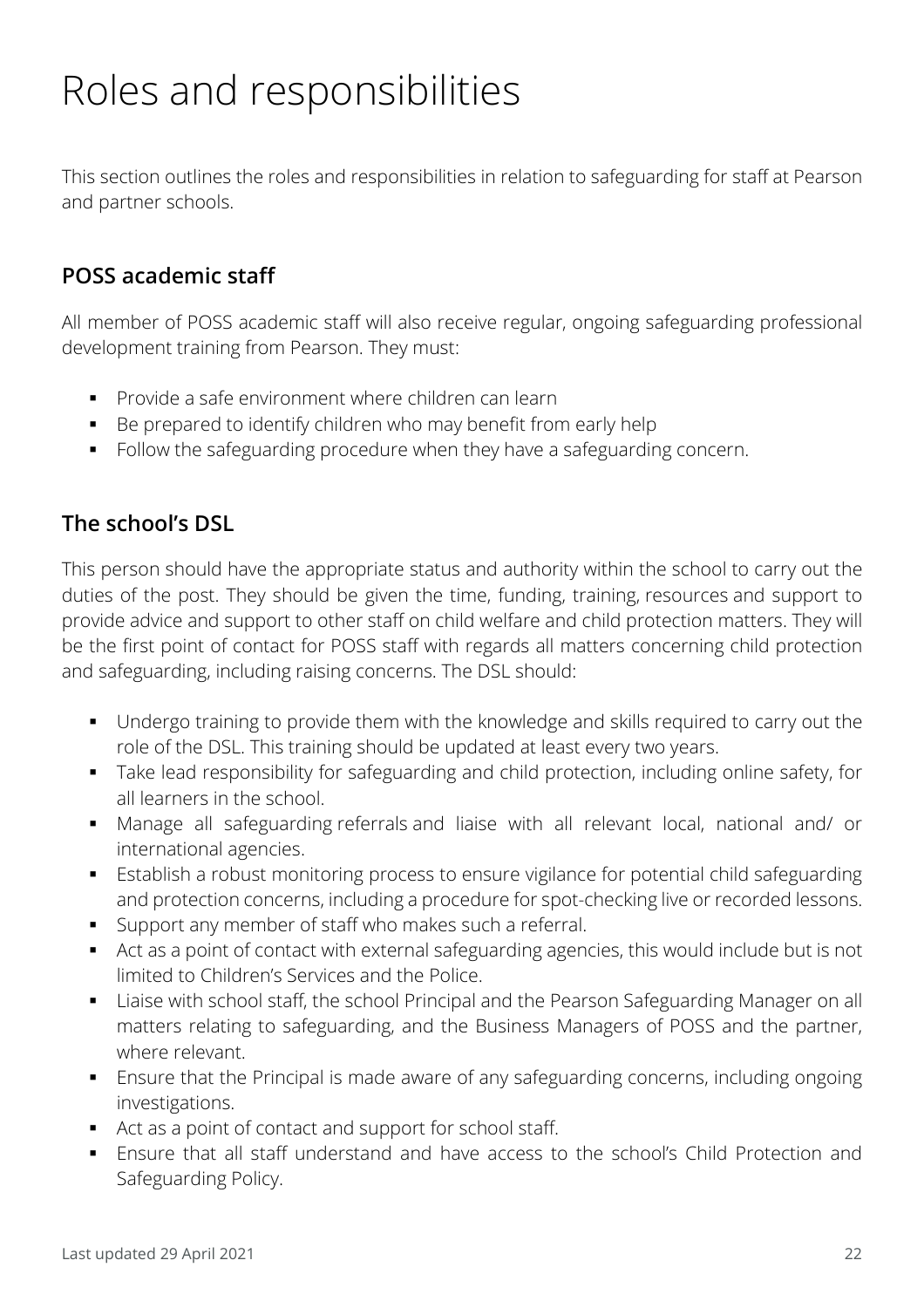- Ensure the school's Child Protection and Safeguarding policy is reviewed annually, as a minimum, and that the procedures and implementation are updated and reviewed regularly.
- In addition to formal training, the DSL's knowledge and skills should be refreshed (this might be via e-bulletins, meeting other DSLs, or simply taking time to read and digest safeguarding developments) at regular intervals, as required, and at least annually.
- The DSL, or a DDSL, should always be available during school hours for staff to discuss any safeguarding concerns.

### <span id="page-22-0"></span>**The school's DDSL**

A DDSL shall deputise for the DSL if they are absent or unavailable and must be capable of carrying out all the duties and responsibilities of the DSL.

### <span id="page-22-1"></span>**The Principal of the school**

The Principal shall:

- Ensure that there is a strong culture of child protection and welfare throughout the school.
- **Ensure that all learners are provided with a safe learning environment.**
- Ensure that there is a suitable safeguarding monitoring and reporting system in the school.
- Ensure that all members of school staff undergo the relevant safeguarding training at the appropriate time, and that the school's policies and procedures are rigorously followed.
- Ensure that the DSL and DDSLs fulfil their duties in accordance with their roles and responsibilities, and that they feel fully supported in their duties.
- Ensure that all staff at the school have sufficient time and resources to act on their responsibilities.
- Ensure that all staff at the school feel able to raise a concern about any member of the school community, without fear of retribution, retaliation or other negative consequence.
- Liaise with the Pearson Safeguarding Manager and the Business Managers of POSS and the partner with regards safeguarding matters.

<span id="page-22-2"></span>The Principal cannot also be the DSL, or DDSL.

### **The Pearson Safeguarding Manager**

The Pearson Safeguarding Manager shall:

- Be the first point of contact at POSS for the school's DSL for any matters relating to safeguarding and child protection and welfare.
- Be the first point of contact for any POSS member of staff who has safeguarding concerns or questions.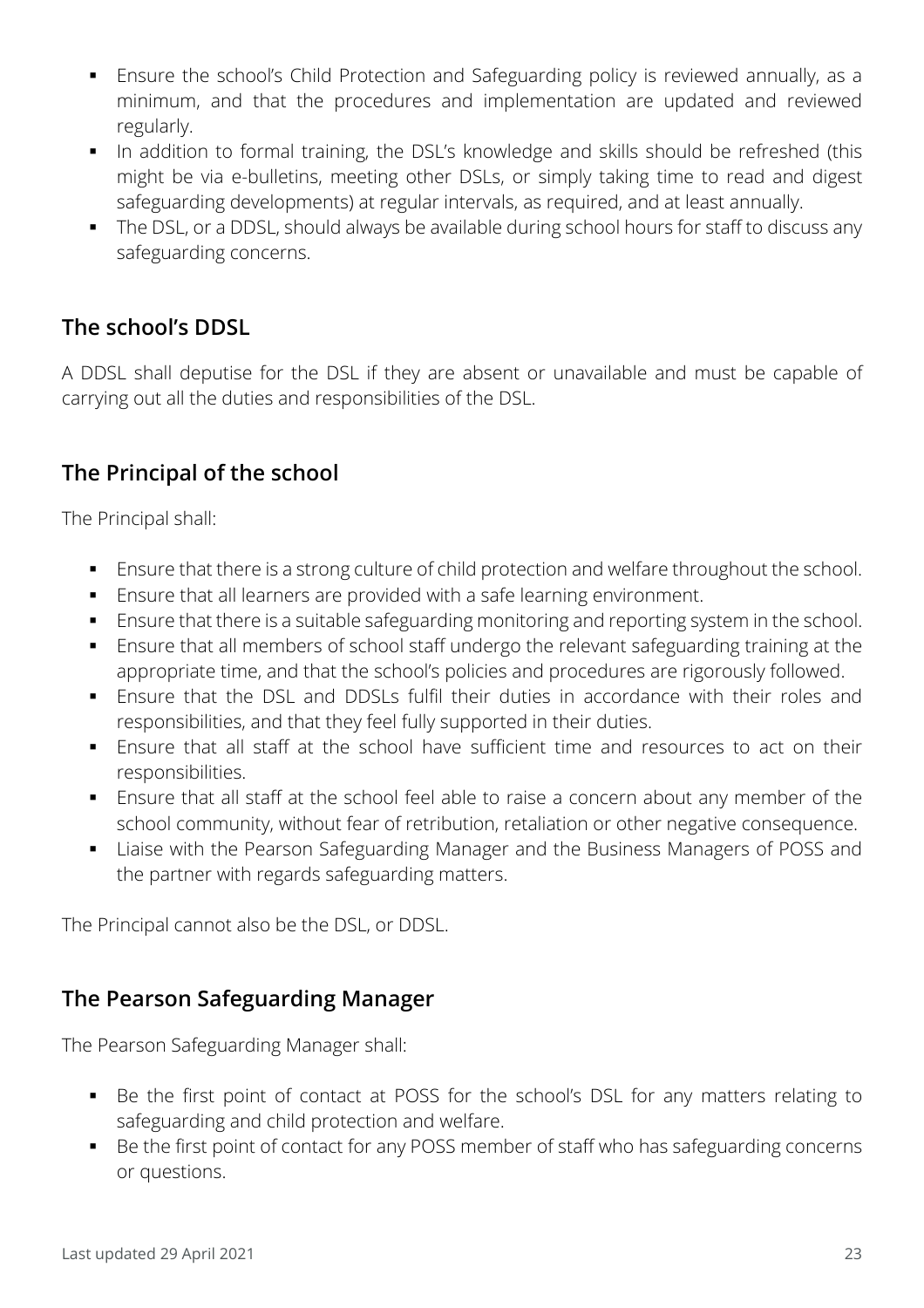- Maintain the Single Central Register ('SCR') for POSS members of staff and take responsibility for the collection, storage and sharing of any safeguarding records relating to POSS academic staff.
- Support any POSS member of staff if an allegation has been raised against them.
- Ensure that the partner school has in place appropriate safeguarding policies, procedures and reporting and monitoring systems.
- Liaise with the Pearson Global Director of Safeguarding in relation to any safeguarding allegations involving the POSS members of staff and agree appropriate next steps and actions.
- Liaise with the Principal of the school and Pearson Global Director of Safeguarding in relation to any safeguarding allegations involving the school's DSL and agree appropriate next steps and actions.
- Liaise with the Business Managers of POSS and the school partner, the Pearson Global Director of Safeguarding, and the Chair of Governors of the school (if such a role exists) in relation to any safeguarding allegations involving the Principal of the school and agree appropriate next steps and actions.
- Be the first point of contact for POSS with local and national child protection agencies or bodies, and teacher agencies or bodies.
- Ensure that POSS faithfully implements its Recruitment, Selection and Disclosure Policy and adheres to Safer Recruitment best practice, for all staff recruitment.
- Ensure that POSS members of staff receive the appropriate safeguarding training during their induction, and also an annual refresher update.
- Keep abreast of safeguarding developments and share new information and guidance or best practice with the school's DSL and POSS members of staff.
- Regularly review, at a minimum once a year, the POSS Safeguarding Policy and the POSS Recruitment, Selection and Disclosure Policy.

### <span id="page-23-0"></span>**Pearson's Global Director of Safeguarding**

Pearson's Global Director of Safeguarding shall:

- **Provide safeguarding support and insight to POSS Business Managers in relation to new** business models.
- **Provide support to and oversight of the Pearson Safeguarding Manager.**
- **EXT** Liaise with the Pearson Safeguarding Manager in relation to any safeguarding allegations involving the POSS members of staff and agree appropriate next steps and actions.
- Liaise with the Principal of the school and the Pearson Safeguarding Manager in relation to any safeguarding allegations involving the school's DSL and agree appropriate next steps and actions.
- Liaise with the Business Managers of POSS and the school partner, the Pearson Global Safeguarding Manager and the Chair of Governors of the school (if such a role exists), in relation to any safeguarding allegations involving the Principal of the school and agree appropriate next steps and actions.
- Be the final internal escalation contact for any POSS member of staff.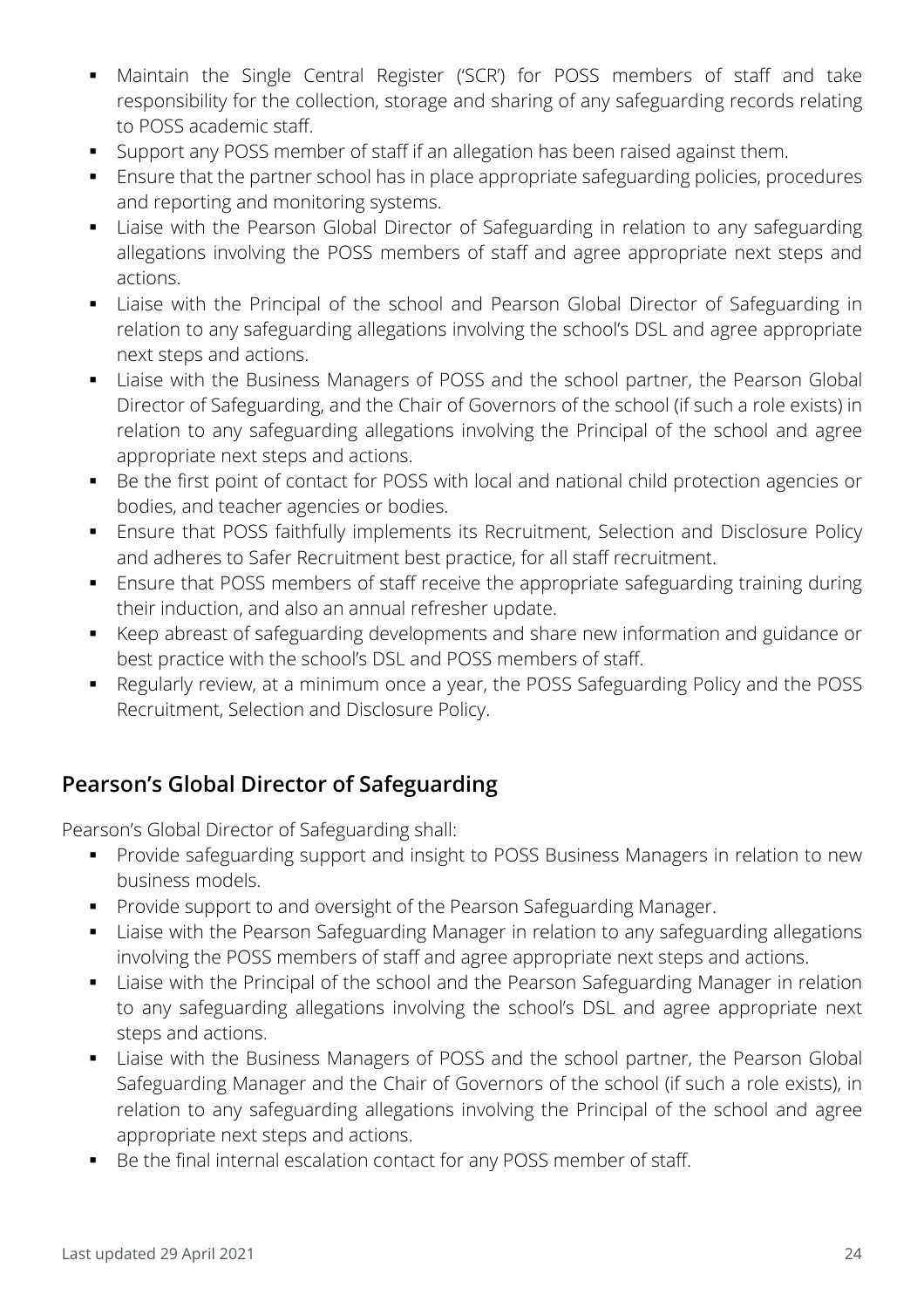### <span id="page-24-0"></span>**The Business Managers**

The Business Managers of POSS and the partner school shall both:

- Ensure that the child protection and safeguarding roles and responsibilities of POSS and the partner are clearly established before the school begins teaching. And inform the Pearson Safeguarding Manager of key safeguarding contacts.
- Liaise with the Pearson Safeguarding Manager, the Pearson Global Director of Safeguarding and the Chair of Governors of the school (if such a role exists), in relation to any safeguarding allegations involving the Principal of the school and agree appropriate next steps.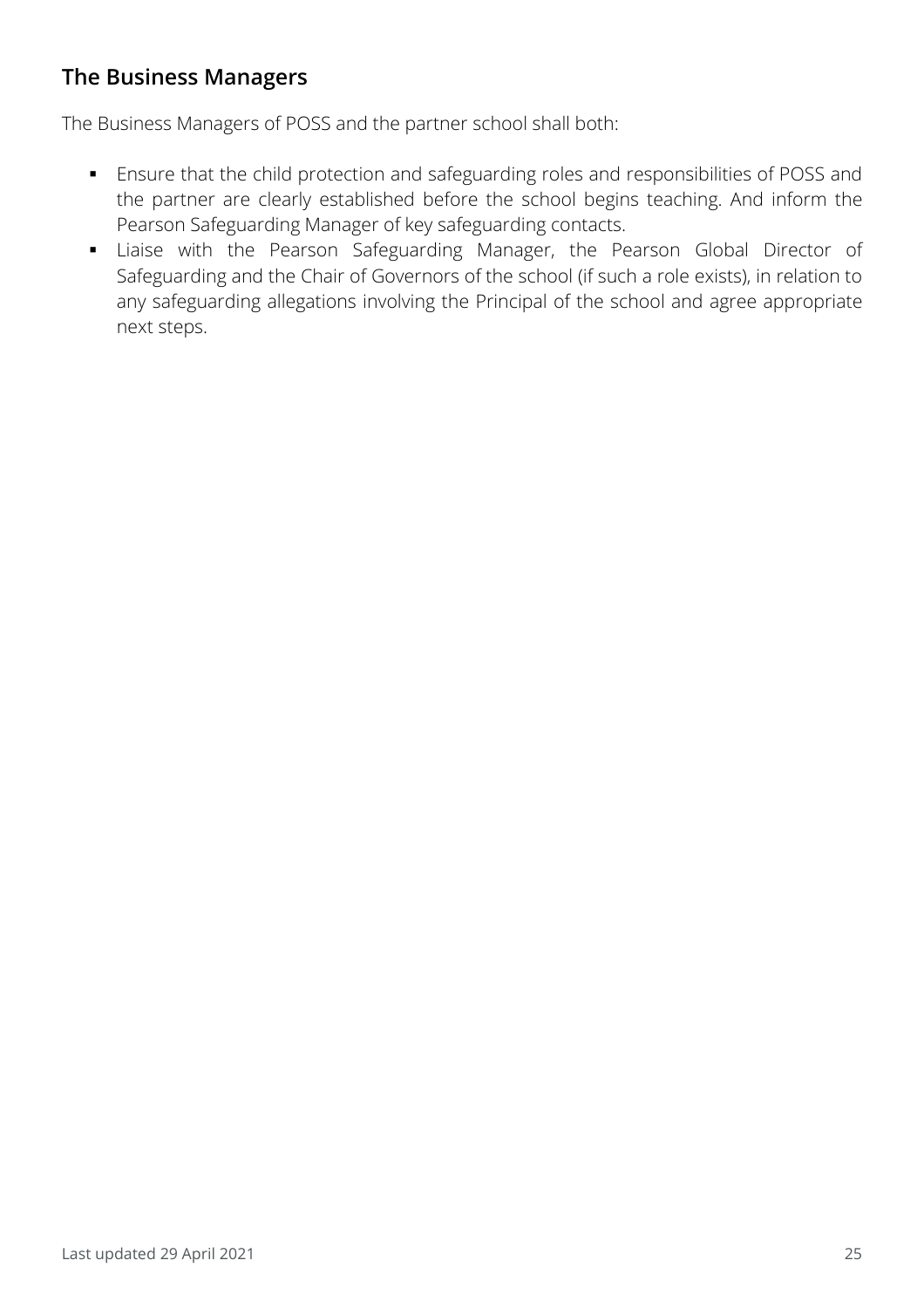# <span id="page-25-0"></span>Appendix A: Specific Safeguarding issues

<span id="page-25-1"></span>POSS academic staff should be aware of the following specific safeguarding issues.

### **Gang involvement and criminal activity**

All members of POSS academic staff should be aware of the indicators which may signal that children are at risk from or are involved with serious violent crime, either through participation in or as victims of gang violence. These may include:

- **•** becoming withdrawn from family
- a change in friendships or relationships with older individuals or groups
- a sudden loss of interest in school decline in attendance or academic achievement
- using new or unknown slang words
- holding unexplained money or possessions
- **staying out unusually late without reason**
- a sudden change in appearance, including dressing in a particular style or 'uniform'
- a new nickname
- signs of assault or unexplained injuries
- **increased use of social networking sites**
- starting to adopt codes of group behaviour e.g. ways of talking and hand signs
- expressing aggressive or intimidating views towards other groups of young people, some of whom may have been friends in the past
- expressing fear about entering certain areas or being concerned by the presence of unknown youths in their neighbourhood.

All members of staff need to be able to identify the signs and indicators of these and share their concerns immediately with the school's DSL.

### <span id="page-25-2"></span>**Child criminal exploitation**

All members of POSS academic staff must be aware that the criminal exploitation of children is a geographically widespread form of harm which:

- can affect any child or young person (male or female) under the age of 18 years
- can affect any vulnerable adult over the age of 18 years
- can still be exploitation even if the activity appears consensual
- can involve force and/ or enticement-based methods of compliance and is often accompanied by violence or threats of violence
- can be perpetrated by individuals or groups, males or females, and young people or adults
- is typified by some form of power imbalance in favour of those perpetrating the exploitation. Whilst age may be the most obvious, this power imbalance can also be due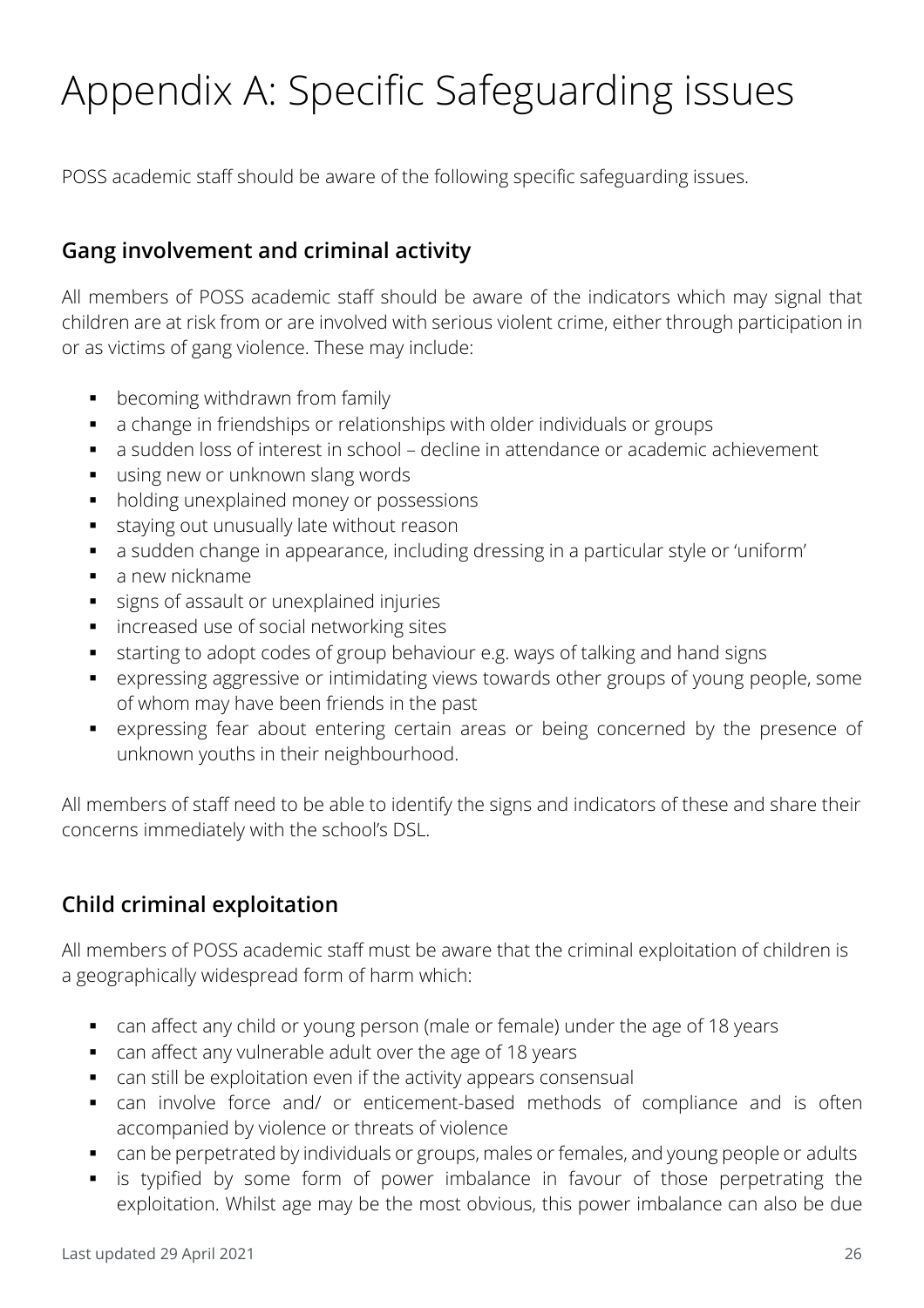to a range of other factors including gender, cognitive ability, physical strength, status, and access to economic or other resources.

Guidance about criminal exploitation of children is available in Criminal Exploitation of Children [and Vulnerable Adults.](https://www.gov.uk/government/publications/criminal-exploitation-of-children-and-vulnerable-adults-county-lines) This guidance outlines what signs to look for in potential victims, and what to do about it. The document is a supplement to existing safeguarding policies, to help identify and protect those exploited through this criminal activity.

If a member of POSS academic staff develops concerns that a learner is being drawn into criminal exploitation, this should be reported to the school's DSL.

### <span id="page-26-0"></span>**Sexual exploitation of children**

Child sexual exploitation is a form of sexual abuse. It occurs where an individual or group takes advantage of an imbalance of power to coerce, manipulate or deceive a child or young person under the age of 18 into sexual activity (a) in exchange for something the victim needs or wants, and/or (b) for the financial advantage of increased status of the perpetrator or facilitator. The victim may have been sexually exploited even if the sexual activity appears consensual. Child sexual exploitation does not always involve physical contact. It can also occur with technology.

A significant number of children who are victims of exploitation go missing from home, care and education at some point. Some of the following signs may be indicators:

- children who have unexplained gifts or new possessions
- children who associate with other young people involved in exploitation
- children who have older girlfriends or boyfriends
- children who suffer from sexually transmitted infections
- children who suffer from changes in emotional wellbeing
- children who misuse drugs or alcohol
- children who go missing for periods of time or regularly come home late
- children who regularly miss school or education or do not take part in education.

Child sexual exploitation is a serious crime and can have a long-lasting adverse impact on a child's physical and emotional health. It may also be linked to child trafficking. All members of POSS academic staff are made aware of the indicators of sexual exploitation in their safeguarding training and any concerns should be reported immediately to the school's DSL and the Pearson Safeguarding Manager.

### <span id="page-26-1"></span>**Radicalisation**

POSS recognises its duty to help prevent young people from being drawn into extremist viewpoints and radicalisation. In the UK, the **[Prevent Duty](https://assets.publishing.service.gov.uk/government/uploads/system/uploads/attachment_data/file/439598/prevent-duty-departmental-advice-v6.pdf)** is the duty in the Counter-Terrorism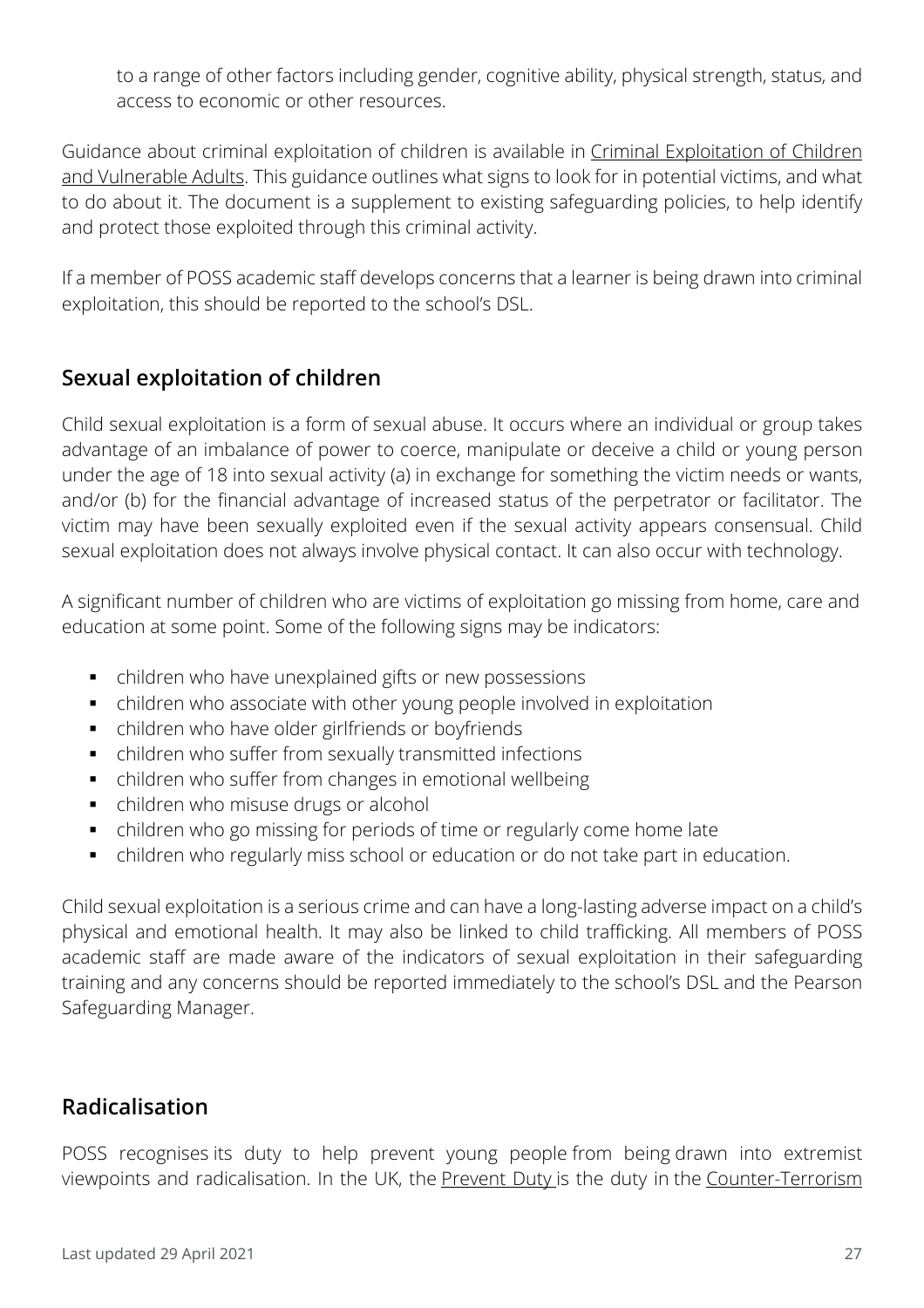[and Security Act 2015](http://www.legislation.gov.uk/ukpga/2015/6/contents/enacted) of specified authorities, including schools, to have due regard to the need to prevent people from being drawn into terrorism.

There is no single way of identifying an individual who is likely to be susceptible to radicalisation, but there are number of early indicators of radicalisation or extremism, which may include:

- **showing sympathy for extremist causes**
- glorifying violence, especially to other faiths or cultures
- making remarks or comments about being at extremist events or rallies
- evidence of possessing illegal or extremist literature
- advocating messages similar to illegal organisations or other extremist groups
- out of character changes in dress, behaviour and peer relationships
- **secretive behaviour**
- online searches or sharing extremist messages or social profiles
- **EXT** intolerance of difference, including faith, culture, gender, race or sexuality
- **EXECUTE:** artwork or writing that displays extremist themes
- attempts to impose extremist views or practices on others
- **•** verbalising anti-Western or anti-British views
- **advocating violence towards others.**

<span id="page-27-0"></span>Members of POSS academic staff who have concerns about a learner will make these concerns known to the school's DSL at the earliest opportunity.

### **Honour based violence**

So-called 'honour based' violence encompasses crimes which have been committed to protect and defend the honour of the family and/ or a community. These crimes should be dealt with as part of existing child safeguarding/ protection structures, policies and procedures. The following practices are illegal in England:

- Female Genital Mutilation: Honour based violence includes the physical act of Female Genital Mutilation (FGM). This is a form of child abuse and a method of violence against women and girls which is internationally recognised as a human rights violation by UNICEF. More information on this can be found on the [UNICEF website](https://www.unicef.org/protection/female-genital-mutilation) [here.](https://www.unicef.org/protection/female-genital-mutilation) POSS staff are alert to the mandatory reporting requirement for suspected cases of FGM in England, Wales and Northern Ireland.
- Forced Marriage: A forced marriage is one entered into without the full and free consent of one or both parties and where violence, threats or any other form of coercion is used to cause a person to enter into a marriage. Threats can be physical, emotional and psychological. A lack of free and full consent can be where a person does not consent or where they cannot consent (if they have learning disabilities, for example). Forcing a person into a marriage is a crime in the United Kingdom. POSS staff can also contact the Forced Marriage Unit, if they need advice or information: contact +44 (0)20 7008 0151 or email [fmu@fco.gov.uk.](mailto:fmu@fco.gov.uk)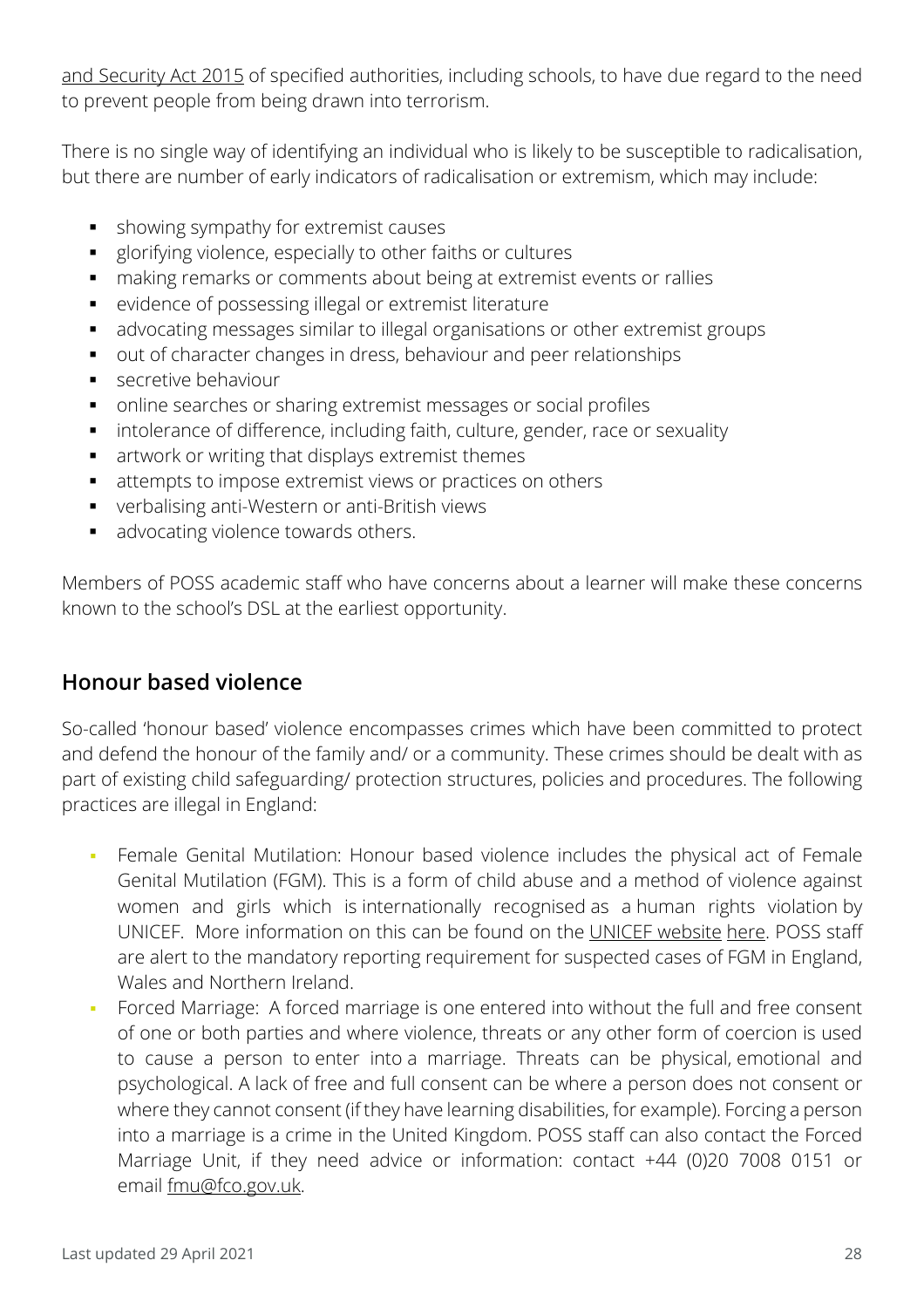Any concerns about so-called "honour based violence", should be reported immediately to the school's DSL.

### <span id="page-28-0"></span>Appendix B: Missing learners procedure

POSS recognises that a child going missing from education could be a potential indicator of abuse or neglect, including sexual abuse and sexual exploitation. Any concerns that a child/ young person is missing should be reported to the school's DSL.

### <span id="page-28-1"></span>Appendix C: Flowchart for reporting concerns

### <span id="page-28-2"></span>**A child abuse, protection or welfare concern**

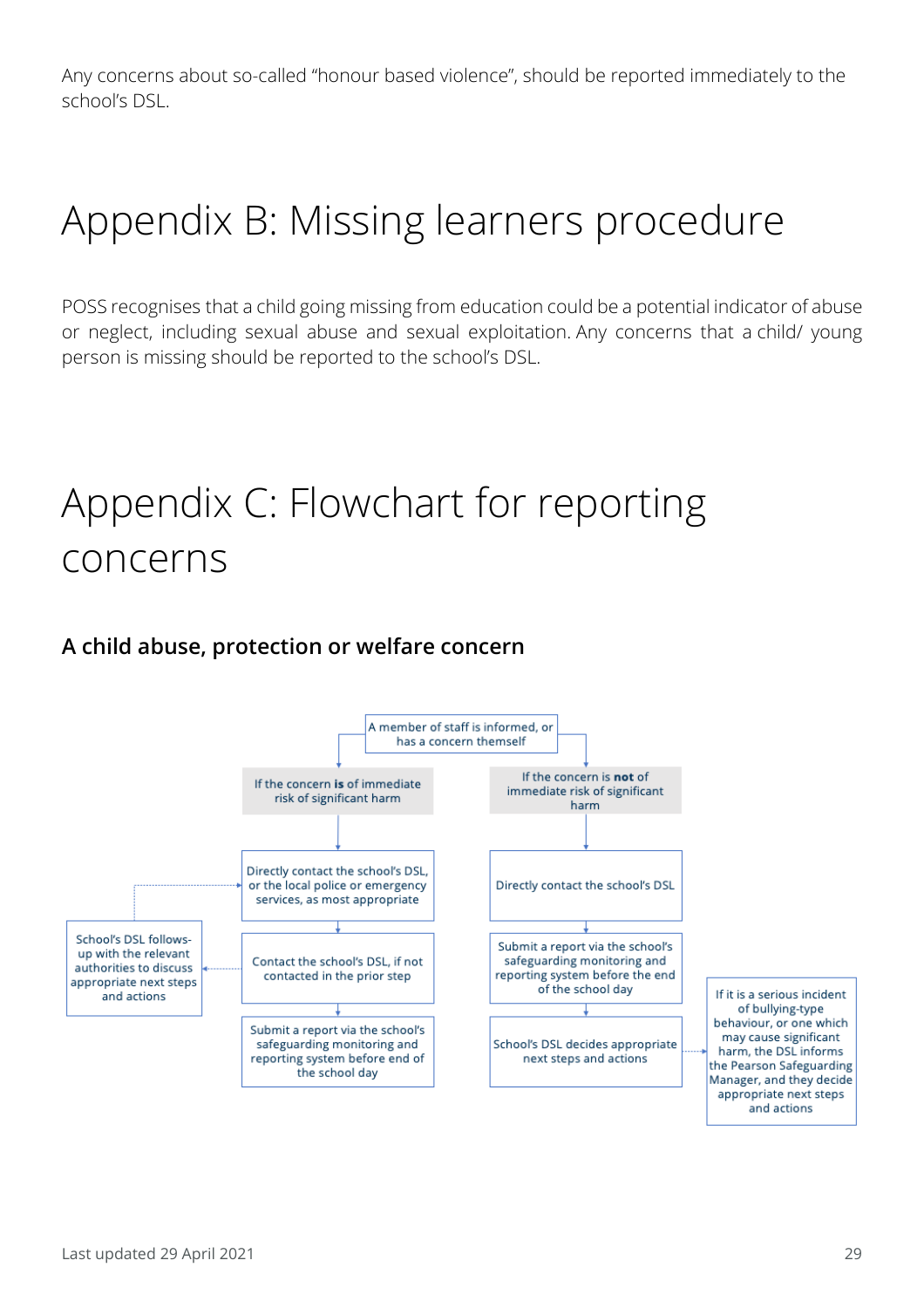### <span id="page-29-0"></span>**Concerns or allegations relating to school staff**

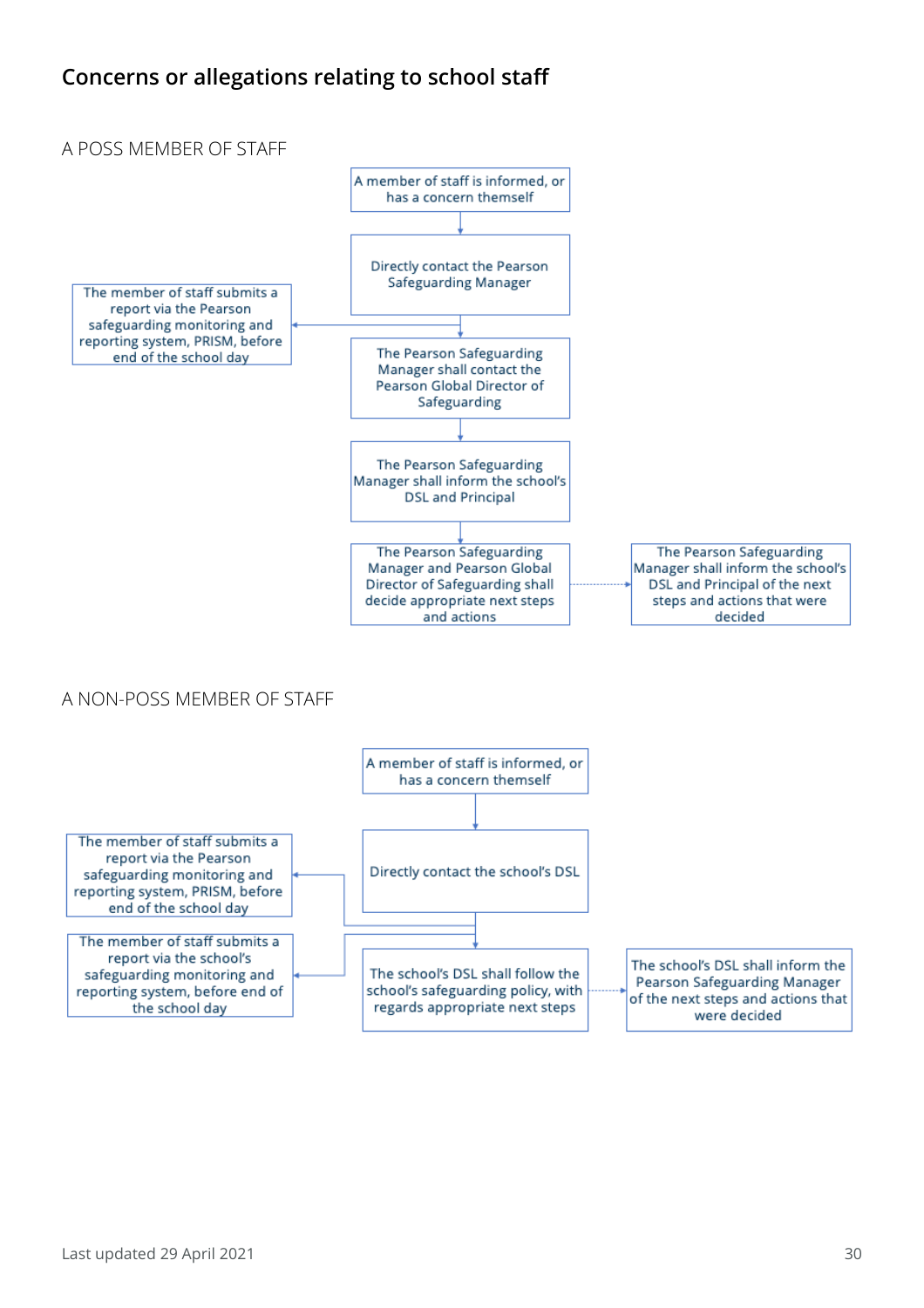### <span id="page-30-0"></span>**Concerns or allegations relating to the school's DSL**

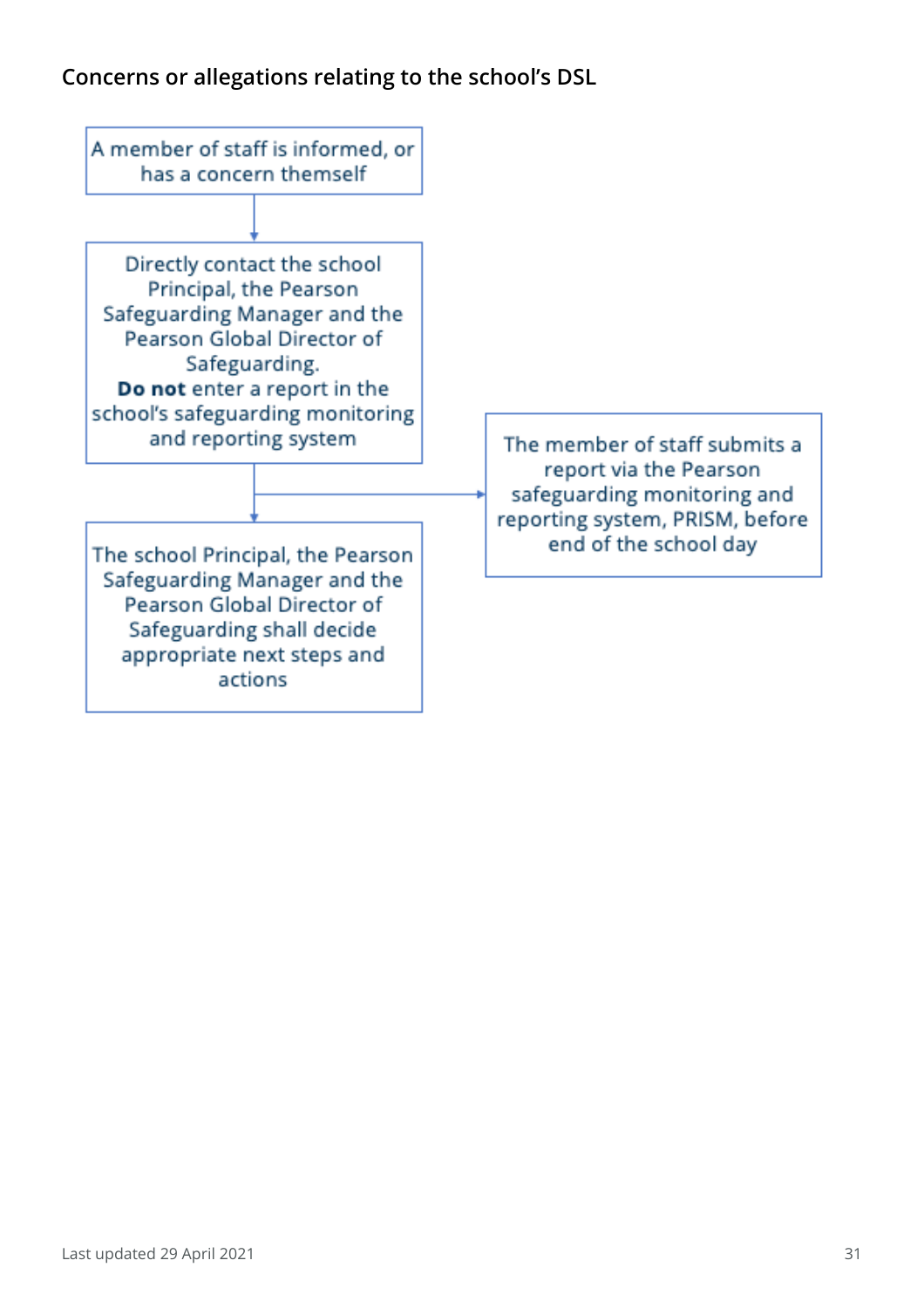### <span id="page-31-0"></span>**Concerns or allegations relating to the Principal**

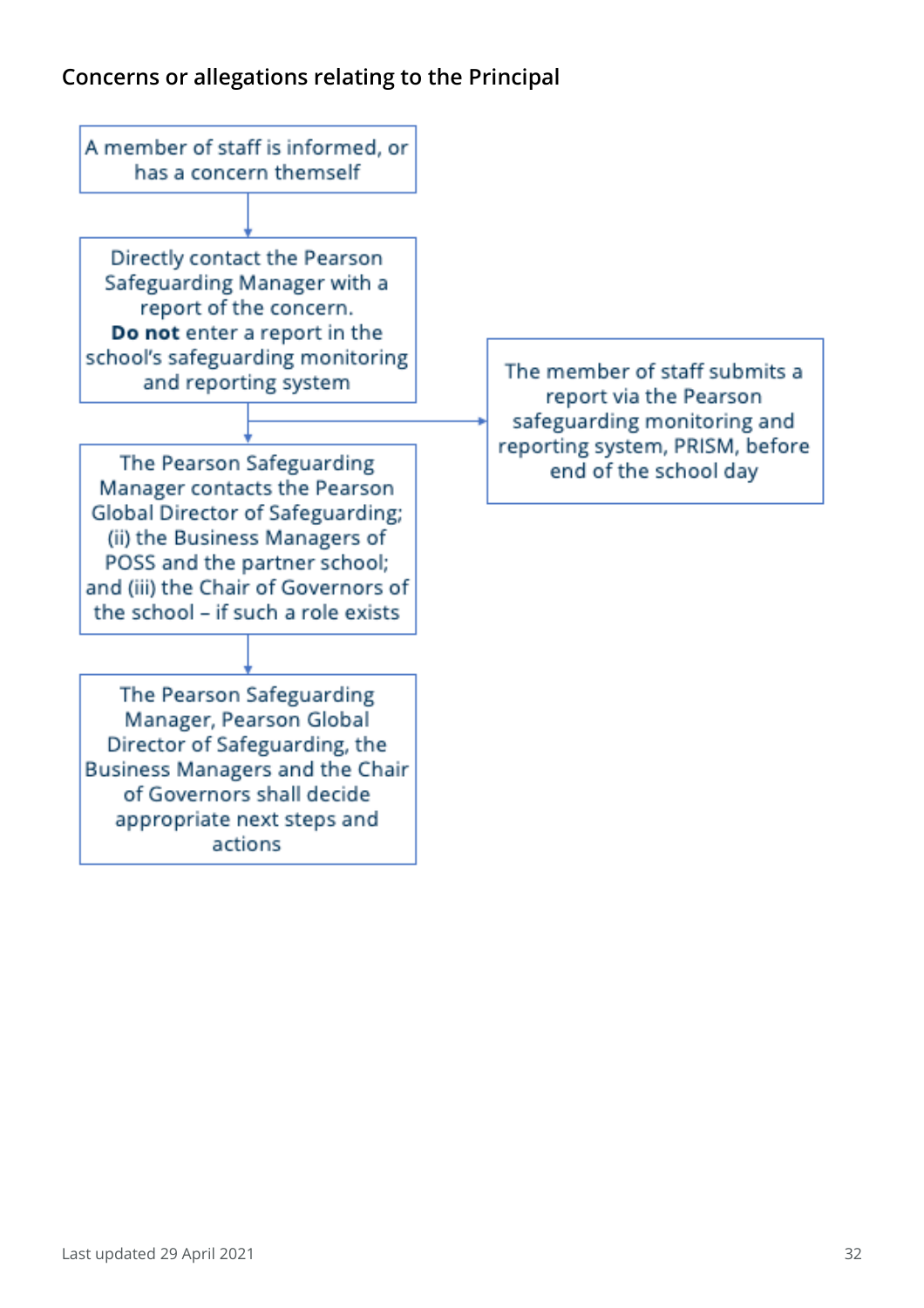# <span id="page-32-0"></span>Appendix D: Safeguarding criteria for POSS partners

To ensure that all POSS partner schools have a robust Safeguarding Policy, the partner must share the Policy with Pearson. The partner must ensure that the Policy covers the following areas:

- Defines what safeguarding is and what issues it covers
- **Contains specific references to online safeguarding**
- Contains a clear procedure as to what staff should do if they have a safeguarding concern about a learner, or member of staff
- Contact details for the Designated Safeguarding Lead ('DSL')/ Person
- The recruitment and selection procedure of staff, including background checks. [If these procedures are maintained in a separate policy document, this document must be provided in addition.]
- A clear procedure for safeguarding allegations concerning POSS school staff
- **Safeguarding training for staff.**

#### **POSS' expectations of a Designated Safeguarding Lead ('DSL')/ Person at the school**

This person should have the appropriate status and authority within the school to carry out the duties of the post. They should be given the time, funding, training, resources and support to provide advice and support to other staff on child welfare and child protection matters. They will be the first point of contact for POSS staff with regards all matters concerning child protection and safeguarding, including raising concerns.

It is assumed that the DSL is an employee of the POSS partner school. But where POSS delivers a substantive amount of the teaching at the school, members of the POSS academic staff may hold the posts of DSL and/ or Deputy Designated Safeguarding Lead ('DDSL'). Such assignment of duties will be explicitly confirmed before teaching begins at each partner school, by consultation between the Business Managers of POSS and the partner.

The DSL should:

- Undergo training to provide them with the knowledge and skills required to carry out the role of the DSL. This training should be updated at least every two years.
- Take lead responsibility for safeguarding and child protection, including online safety, for all learners in the school.
- Manage all safeguarding referrals and liaise with all relevant local, national and/ or international agencies.
- Establish a robust monitoring process to ensure vigilance for potential child safeguarding and protection concerns, including a procedure for spot-checking live or recorded lessons.